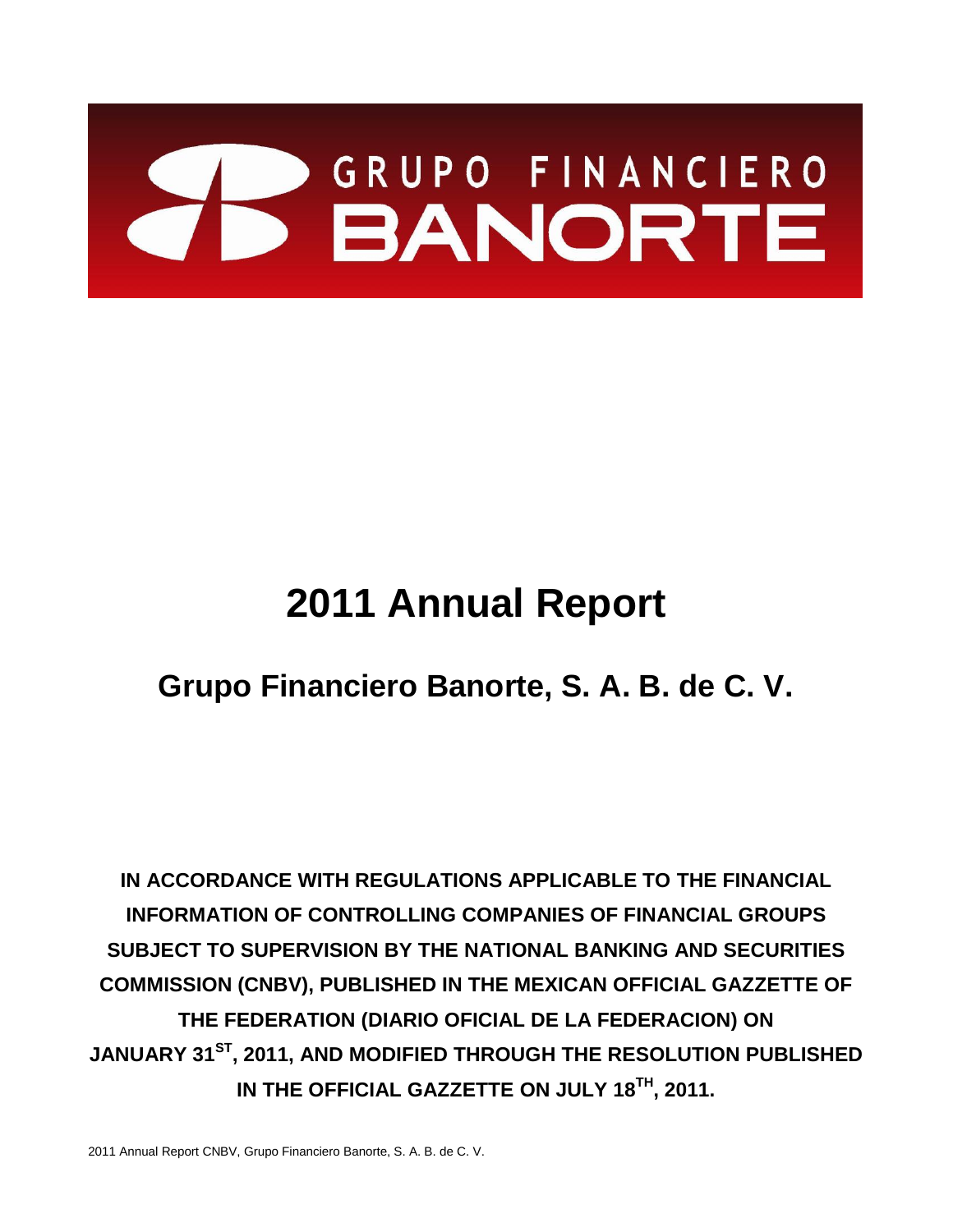#### **INDEX**

| Page           |
|----------------|
| $\overline{3}$ |
| 3              |
| 19             |
| 27             |
| 29             |
| 30             |
| 33             |
| 35             |
| 36             |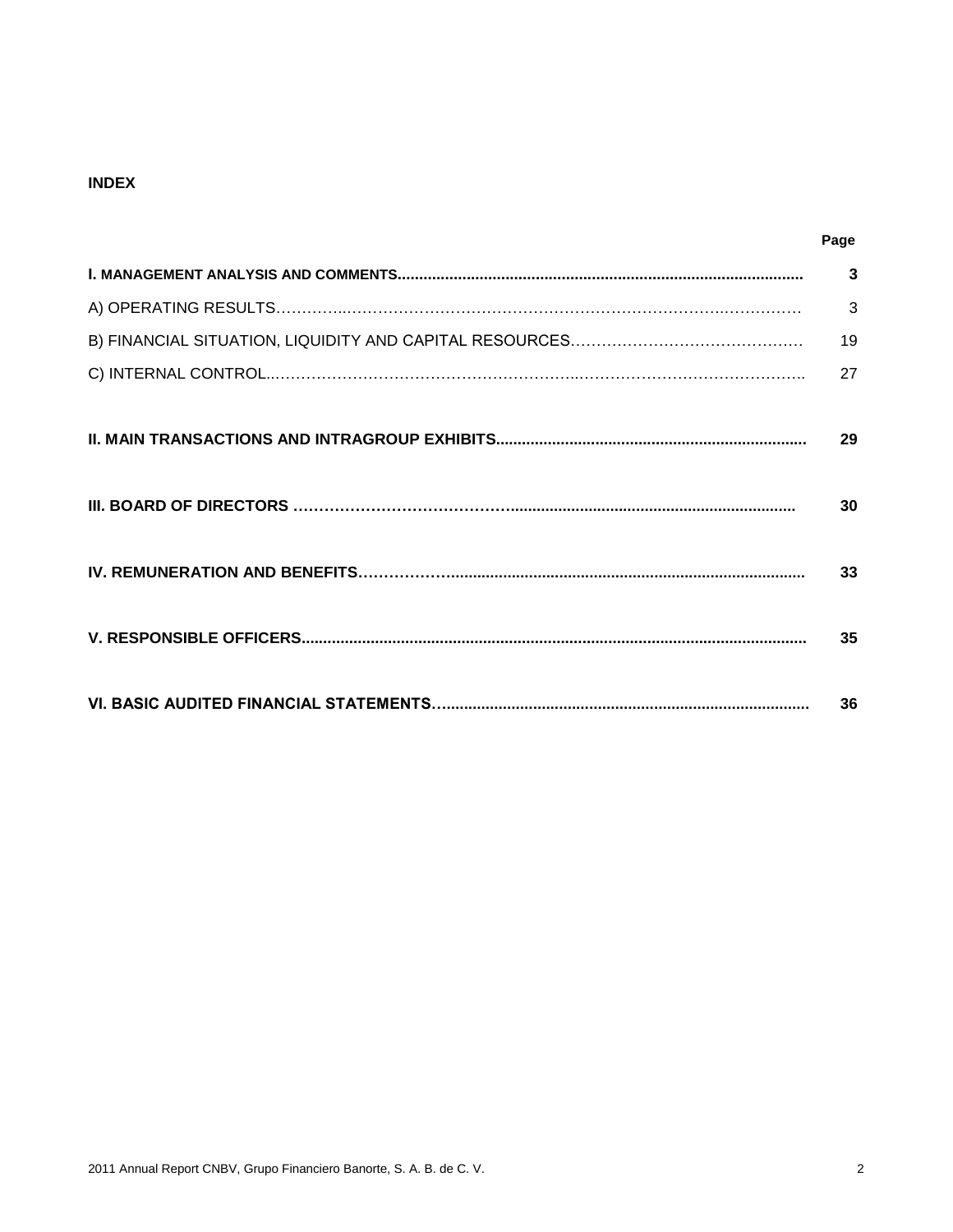### **I. MANAGEMENT ANALYSIS AND COMMENTS**

#### *When analyzing the information contained herein it is important to take the following into consideration:*

- *Changes to Accounting Criteria. In January 2011, the CNBV issued a series of regulations to modify the accounting criteria of credit institutions and the controlling companies of financial groups. The main changes are:*
	- o *For Controlling Companies. Criteria A-2 "Application of particular norms". The facility of not consolidating permanent investments in Insurance or Annuities companies has been eliminated with this criteria. As of February 1st, such institutions must be consolidated with the financial statements of the controlling companies. As a consequence, the consolidation of "Seguros y Pensiones Banorte Generali" (the Insurance and Annuities companies) has initiated.*
	- o *For Credit Institutions. Criteria D-2 "Income Statement". The way the Income Statement is presented is modified, mainly eliminating the items of "Non Operating Income (Expenses), net" and the accounts that were previously registered there will now be registered under "Other Operating Income (Expenses)" in the Income Statement.*

*For more information about the changes to accounting criteria, refer to the corresponding section in the notes of the Audited Financial Statements (Note 4 - Significant Accounting Policies). As a result of these accounting changes, some representative operating ratios, such as the Efficiency Ratio published in the 2010 Annual Report (sent to authorities in February and June 2011) have been modified in this document.*

 *The arithmetic operations were carried out in pesos and in the following tables are presented in million pesos. As a result, it seems that some totals have minimal errors, which is not the case as it is matter of rounding off figures.*

#### *A)* **OPERATING RESULTS**

#### *SELECTED FINANCIAL INFORMATION*

|                                                                   | 2011      | 2010      | 2009      |
|-------------------------------------------------------------------|-----------|-----------|-----------|
| Net Income Grupo Financiero Banorte (GFNorte) (*)                 | \$8,517   | \$6,705   | \$5,854   |
| Total Assets GFNorte (*)                                          | \$829,277 | \$590,230 | \$567,138 |
| Total Liabilities GFNorte (*)                                     | \$752,195 | \$540,003 | \$522,164 |
| Stockholders' equity GFNorte (*)                                  | \$77,082  | \$50,227  | \$44,974  |
| Stockholders' equity GFNorte excluding minority<br>interest $(*)$ | \$70,849  | \$46,117  | \$41,366  |
| <b>INFORMATION PER SHARE</b>                                      |           |           |           |
| Net income per share (pesos)                                      | \$3.66    | \$3.32    | \$2.90    |
| Dividend approved per share (pesos) <sup>(1)</sup>                | \$0.52    | \$0.52    | \$0.52    |
| Book value per share (pesos) (excluding minority<br>interest)     | \$30.45   | \$22.85   | \$20.50   |
| Shares outstanding (millions)                                     | 2,326.4   | 2,018.3   | 2,017.8   |
| <b>INFRASTRUCTURE AND EMPLOYEES</b>                               |           |           |           |
| Bank branches <sup>(2)</sup>                                      | 1,285     | 1,134     | 1,088     |
| ATMs (automated teller machines)                                  | 6,367     | 5,004     | 4,478     |
| Full-time employees                                               | 24,015    | 19,747    | 19,311    |
| Full-time employees and professional services                     | 24,027    | 19,759    | 19,327    |
| <b>PROFITABILITY RATIOS</b>                                       |           |           |           |
| NIM before REPOMO                                                 | 4.1%      | 4.2%      | 4.3%      |
| NIM adjusted for credit risks                                     | 3.3%      | 2.9%      | 2.8%      |
| Return on Assets (ROA)                                            | 1.1%      | 1.2%      | 1.0%      |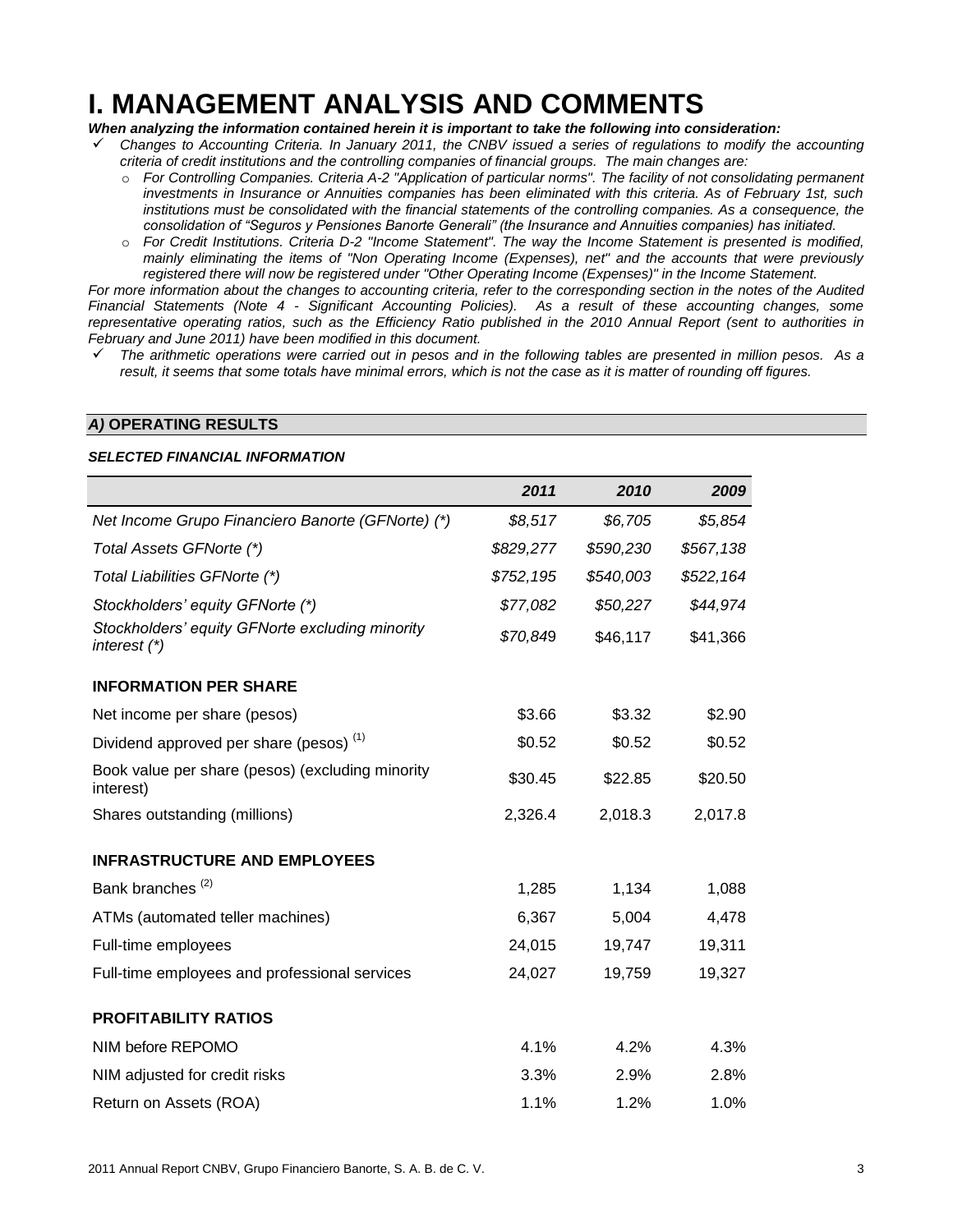|                                              | 2011   | 2010   | 2009   |
|----------------------------------------------|--------|--------|--------|
| Return on Equity (ROE)                       | 14.1%  | 15.5%  | 14.9%  |
|                                              |        |        |        |
| <b>OPERATIONS</b>                            |        |        |        |
| Efficiency Ratio <sup>(3)</sup>              | 55.7%  | 51.4%  | 52.6%  |
| Operating Efficiency Ratio <sup>(4)</sup>    | 3.2%   | 3.0%   | 3.0%   |
| <b>Liquidity Ratio</b>                       | 101.8% | 84.0%  | 63.2%  |
|                                              |        |        |        |
| <b>ASSET QUALITY INDICATORS</b>              |        |        |        |
| Past due loan ratio                          | 1.9%   | 2.5%   | 2.5%   |
| PDL Reserve coverage                         | 143.1% | 123.7% | 122.4% |
|                                              |        |        |        |
| <b>CAPITALIZATION RATIO (BANKING SECTOR)</b> | 12.9%  | 16.1%  | 16.8%  |

(\*) Million Pesos.

(1) Dividends approved by the Shareholders' Assemblies in 2010 and 2011 were: a total dividend of Ps.0.52 per share in 2010, to be paid in three installments (Ps 0.17 in October 2010, Ps 0.17 in February 2011 and Ps 0.18 in May 2011). The total dividend of Ps 0.52 per share decreed in 2011 was also to be paid in three installments (Ps 0.17 in October 2011, Ps 0.17 in February 2012 and Ps 0.18 in May 2012). (2) Includes bank modules and excludes agencies abroad.

(3) Non Interest Expense / (Total Operating Income – Margin + Loan Loss Provisions)

Due to the reclassification of the item "Non Operating Income (Expenses), net" under Non Interest Income applied in January 2011, the Ratio published in the 2010's Annual Report (sent to the authority in February and June 2011) has been modified in this document.

(4) Non Interest Expense/ Average Total Assets.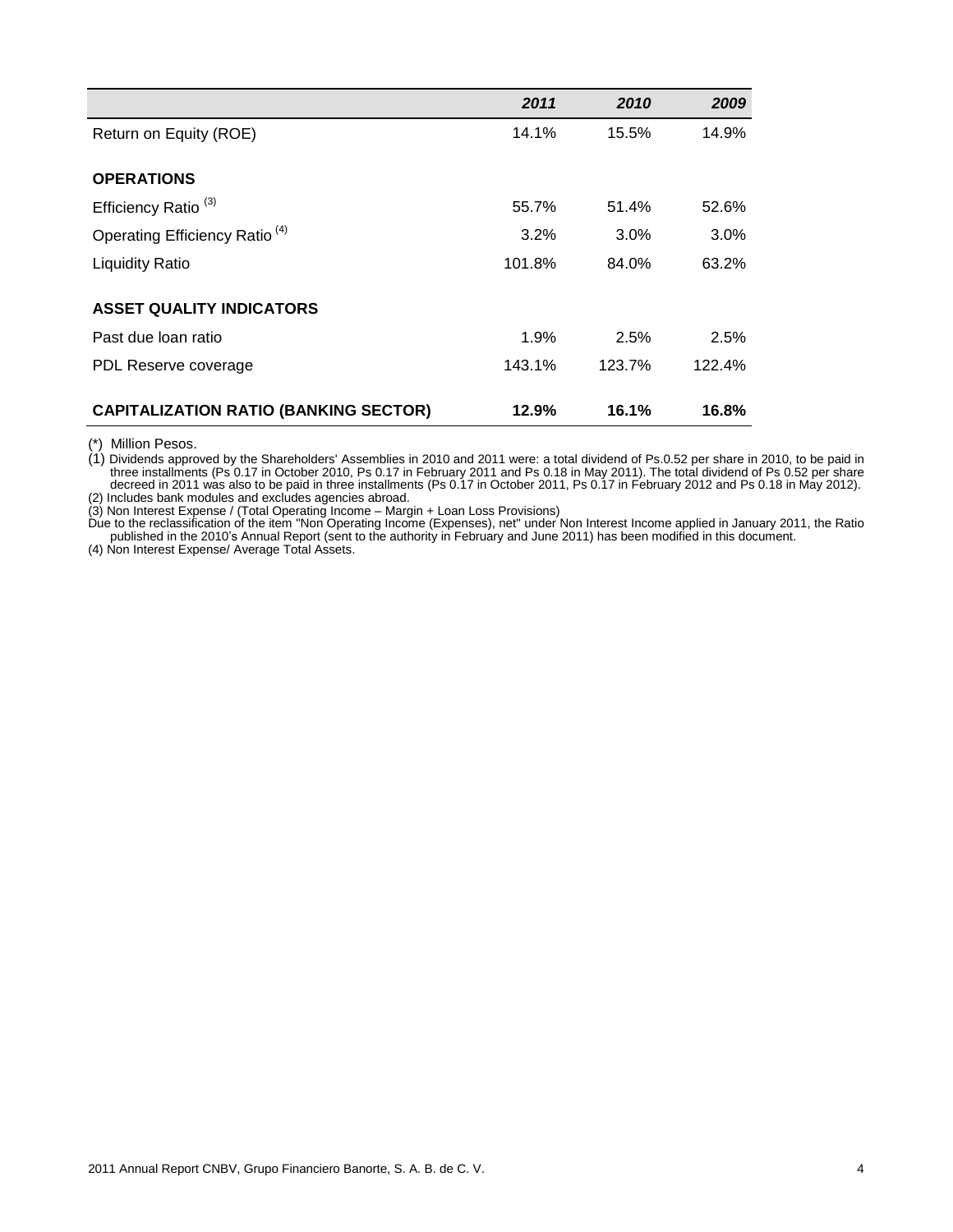#### **MANAGEMENT ANALYSIS AND COMMENTS**

In 2011 GFNorte reported profits of Ps 8.52 billion, 27% higher than in 2010 and 45% higher than in 2009.

Net Income for the Consolidated Banking Sector (100% including the Afore by the participation method and Ixe Banco) was Ps 7.26 billion in 2011, 20% higher than 2010; when excluding profits generated by the Afore, Net Income was Ps 6.54 billion, representing 77% of GFNorte's profits. Net Income for The Long Term Savings Sector, which includes the Afore, Insurance and Annuities companies, and for the first time Afore XXI Banorte, was Ps 1.16 billion, a 28% YoY increase from 2010; the contribution to GFNorte's profits was Ps 573 million according to its participation in these businesses. Other Finance companies, which include Arrendadora and Factor Banorte, as well as Warehousing, Ixe Automotriz and Fincasa Hipotecaria (Ixe's Mortgage and Home Developer Financing Unit), totaled Ps 708 million in 2011, 42% higher compared to 2010. The Brokerage Sector comprised of Casa de Bolsa Banorte, Ixe Casa de Bolsa and Ixe Fondos, generated accumulated profits of Ps 418 million in 2011, 4% higher than in 2010.

#### **Grupo Financiero Banorte**

#### **Consolidated Income Statement of the Group**

|                                                                               | 2011      | 2010      | 2009      |
|-------------------------------------------------------------------------------|-----------|-----------|-----------|
| Interest Income                                                               | 53,003    | 43,845    | 45,451    |
| Premium revenue (Net)                                                         | 15,275    |           |           |
| <b>Interest Expense</b>                                                       | (24, 628) | (21, 113) | (22, 268) |
| Net Increase in Technical Reserves                                            | (9,316)   |           |           |
| Casualty rate, Claims and other Contractual Obligations (Net)                 | (6,092)   |           |           |
| <b>NET INTEREST INCOME (NII)</b>                                              | 28,242    | 22,732    | 23,183    |
| <b>Preventive Provisions for Loan Losses</b>                                  | (5, 438)  | (6,889)   | (8, 286)  |
| NET INTEREST INCOME ADJUSTED FOR CREDIT RISK                                  | 22,804    | 15,843    | 14,897    |
| <b>Fees Charged</b>                                                           | 11,054    | 9,234     | 8,291     |
| <b>Fees Paid</b>                                                              | (2,879)   | (1, 548)  | (1, 338)  |
| <b>Trading Income</b>                                                         | 2,778     | 1,689     | 1,244     |
| Other Operating Income                                                        | 2,814     | 2,320     | 1,852     |
| Non Interest Income (1) (2)                                                   | 13,767    | 11,695    | 10,049    |
| Non Interest Expense (3)                                                      | (23, 409) | (17,691)  | (17, 024) |
| <b>OPERATING INCOME</b>                                                       | 13,162    | 9,847     | 7,922     |
| Equity in Earnings of unconsolidated Subsidiaries and Associated<br>Companies | (41)      | 320       | 313       |
| <b>PRE-TAX INCOME</b>                                                         | 13,121    | 10,167    | 8,235     |
| Income Tax                                                                    | (2,619)   | (2,735)   | (2,581)   |
| Deferred Income Tax (net)                                                     | (933)     | (70)      | 536       |
| Taxes (3)                                                                     | (3, 552)  | (2,805)   | (2,045)   |
| <b>NET INCOME FROM CONTINUOS OPERATIONS</b>                                   | 9,569     | 7,362     | 6,190     |
| <b>Minority Interest</b>                                                      | (1,052)   | (657)     | (336)     |
| <b>NET INCOME</b>                                                             | \$8,517   | \$6,705   | \$5,854   |

Million Pesos.

(1) As a result of the new accounting criteria which came into effect in April 2009, recoveries of previously written-off loans are registered as non interest income in "Other Operating Income".

(2) In January 2011, accounting criteria D-2 came into effect requiring items that were previously registered under "Other Income and Expenses, net" after Net Operating Results, to be registered under Non Interest Income; as well as the incorporation of "Other Operating Income (Expense) from Insurance and Annuities".

(3) As a result of applying new accounting criteria in April 2009, employee profit sharing is registered as a non interest expense.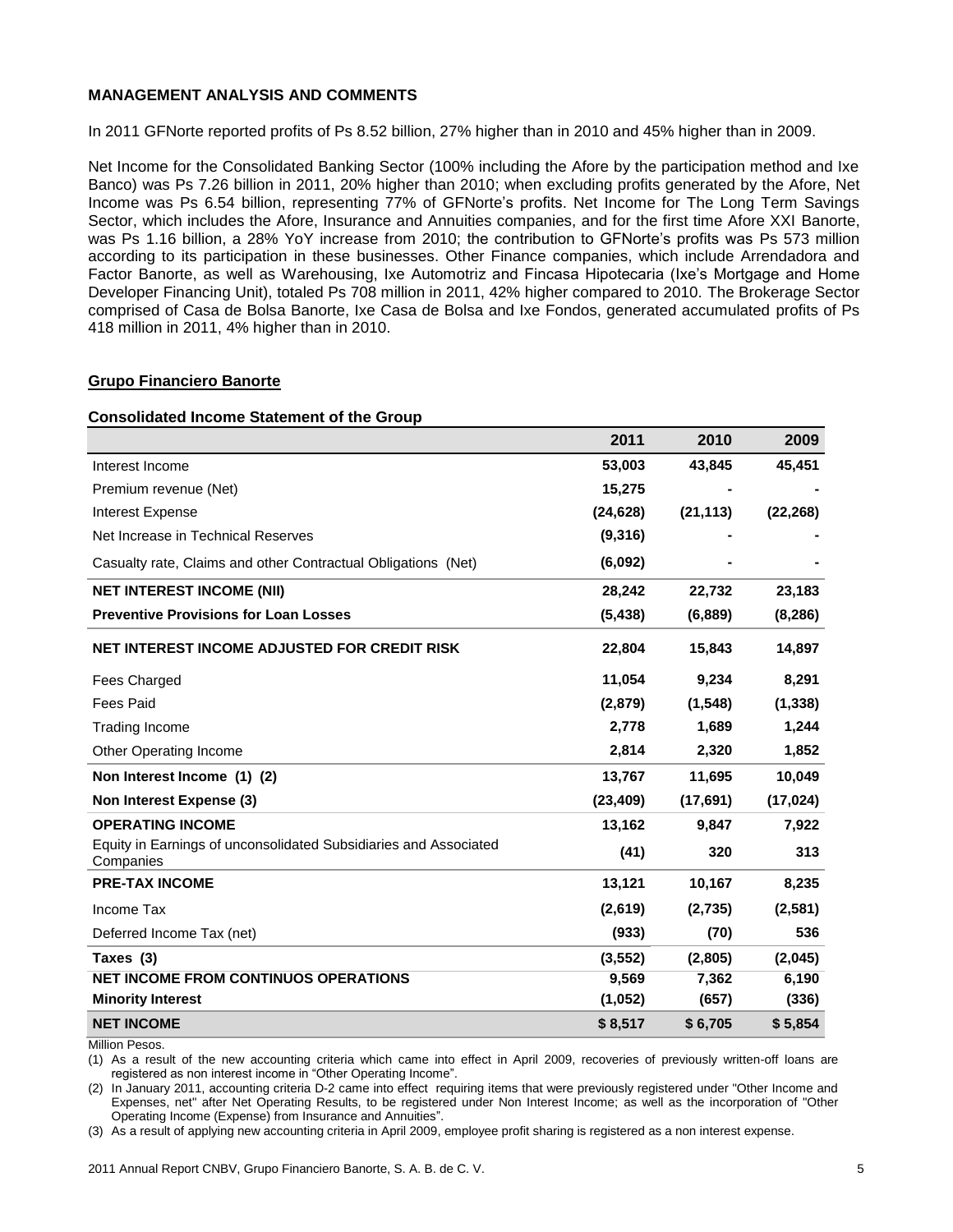The following is a breakdown of the most important items of the Income Statement:

#### **Net Interest Income**

|                                                               | 2011     | 2010     | 2009     |
|---------------------------------------------------------------|----------|----------|----------|
| Interest Income                                               | 50,255   | 43,226   | 44,873   |
| Insurance and Annuities-Interest Income                       | 1,825    | $\bf{0}$ | 0        |
| <b>Interest Expense</b>                                       | 24,409   | 20,969   | 22,235   |
| Insurance and Annuities-Interest Expense                      | 0        | 0        | 0        |
| Premium revenue (Net)                                         | 15,275   | 0        | 0        |
| Net Increase in Technical Reserves                            | 9,316    | 0        | 0        |
| Casualty rate, Claims and other Contractual Obligations (Net) | 6,092    | 0        | 0        |
| <b>Loan Origination Fees</b>                                  | 922      | 619      | 578      |
| <b>Fees Paid</b>                                              | 219      | 144      | 33       |
| <b>Net Interest Income</b>                                    | \$28,242 | \$22,732 | \$23,183 |
| <b>Provisions</b>                                             | 5,438    | 6,889    | 8,286    |
| Net Interest Income Adjusted for Credit Risk                  | 22,804   | 15,843   | 14,897   |
| <b>Average Productive Assets</b>                              | 689,523  | 545,229  | 537,603  |
| <b>Net Interest Margin (1)</b>                                | 4.1%     | 4.2%     | 4.3%     |
| <b>NIM after Provisions (2)</b>                               | 3.3%     | 2.9%     | 2.8%     |

Million Pesos.

1) NIM (Net Interest Margin) = Net Interest Income / Average Productive Assets for that period.

2) Net Interest Income adjusted for Credit Risk / Average Productive Assets

Since January 2011, the new Accounting Criteria A-2 was implemented for the consolidation of the Insurance and Annuities' companies. As a result, accumulated Net Interest Income since that quarter has been Ps 1.7 billion.

In 2011, Net Interest Income increased by 24% YoY from Ps 22.73 to Ps 28.24 billion as a result of greater loan volumes, a stable funding cost, as well as the extraordinary impacts of integrating the results of the Insurance and Annuities' companies and of Ixe Grupo Financiero.

Average NIM, including the results of the Insurance and Annuities' companies, was 4.1% in 2011, declining (0.1 pp) compared to 2010, as a result of the 26% increase in productive assets (due to the merger with Ixe) which offset the increase in Net Interest Income.

Provisions charged to results in 2011 were Ps 5.44 billion, a (21%) YoY decline as a result of lower requirements in the Corporate portfolio (Ps 1.25 million in provisions were created for the Mexicana loan at closing of 2010), as well as fewer provisions for the Credit Card, Mortgage and Commercial portfolios.

Average NIM adjusted for Credit Risks was 3.3% in 2011, an increase of 0.4 pp YoY compared to 2010. The improvement in this ratio was a result of growth in Net Interest Income and an important reduction in Loan Loss Provisions derived from an improvement in the quality of the portfolio.

Loan Loss Provisions represented 19.3% of the Net Interest Income in 2011, comparing favorably to the 30.3% in 2010.

Annual accumulated loan loss provisions for 2011 represented 1.7% of the average loan portfolio, (1.0) pp less than in 2010.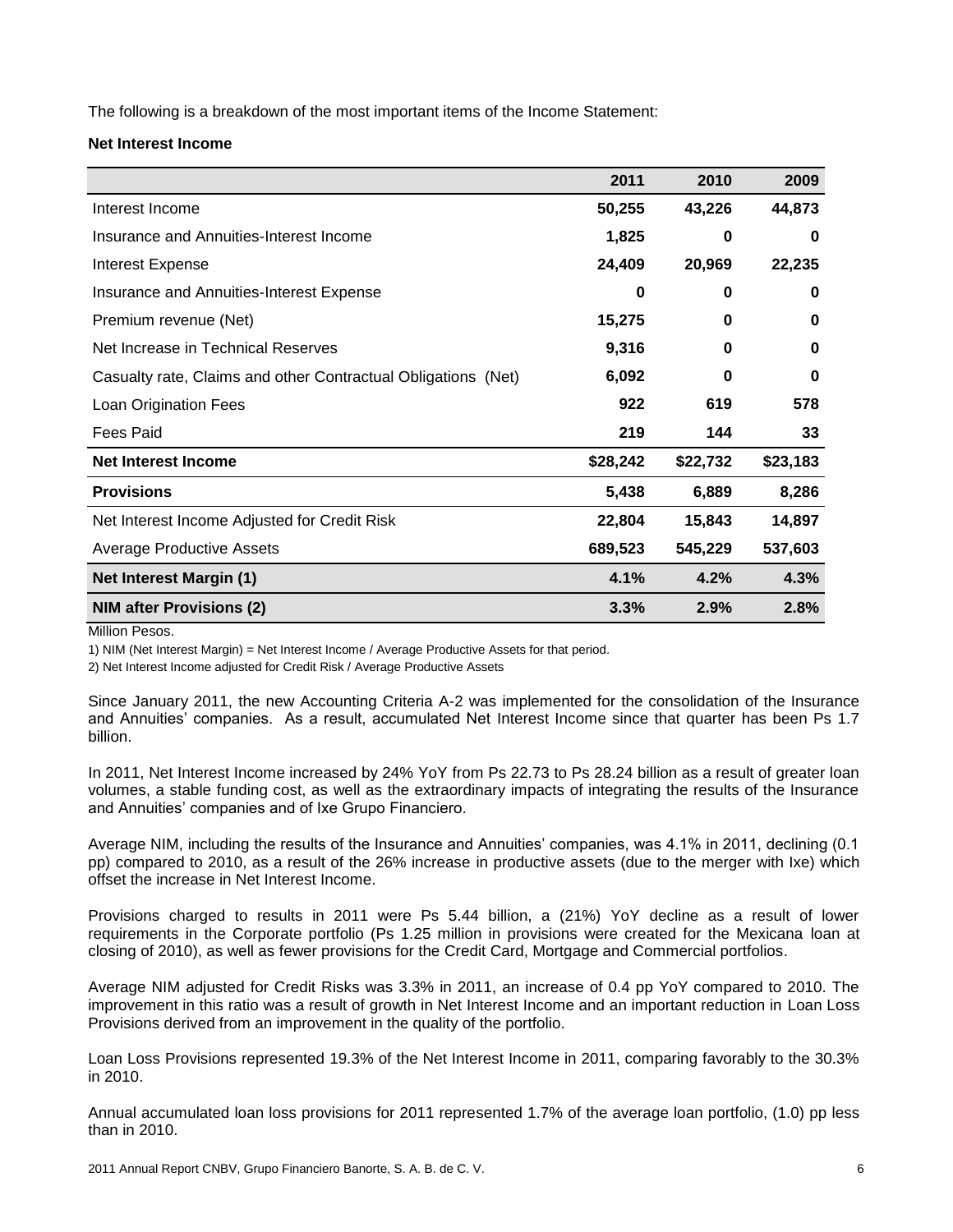#### **Non Interest Income**

|                                                                   | 2011     | 2010     | 2009     |
|-------------------------------------------------------------------|----------|----------|----------|
| Fees for Commercial and Mortgage Loans                            | 50       | 13       |          |
| <b>Fund Transfers</b>                                             | 421      | 389      | 248      |
| <b>Account Management Fees</b>                                    | 1,160    | 1,018    | 946      |
| Fiduciary                                                         | 353      | 316      | 254      |
| Income from Real Estate Portfolios                                | 1,117    | 906      | 818      |
| <b>Electronic Banking Services</b>                                | 872      | 940      | 1,030    |
| <b>Credit Card Fees</b>                                           | 2,990    | 2,601    | 2,310    |
| Fees from IPAB (1)                                                |          | 0        | 1        |
| Fees charged by Afore                                             | 1,323    | 1,269    | 1,070    |
| Other Fees Charged (2)                                            | 2,770    | 1,783    | 1,613    |
| <b>Fees Charged on Services</b>                                   | 11,054   | 9,234    | 8,291    |
| <b>Fund transfers</b>                                             | 37       | 29       | 21       |
| <b>Other Fees Paid</b>                                            | 2,842    | 1,519    | 1,317    |
| <b>Expenses from Real Estate Portfolios</b>                       | 0        | 0        |          |
| <b>Fees Paid on Services</b>                                      | 2,879    | 1,548    | 1,338    |
| <b>Net Fees</b>                                                   | 8,175    | 7,686    | 6,953    |
| Foreign Exchange                                                  | 1,182    | 705      | 875      |
| <b>Securities-Realized Gains</b>                                  | 1,349    | 526      | 522      |
| Securities-Unrealized Gains                                       | 247      | 458      | (153)    |
| <b>Trading Income</b>                                             | 2,778    | 1,689    | 1,244    |
| Subtotal Other Operating Income (Expenses) (3)                    | 1,501    | 1,739    | 980      |
| Non Operating Income (Expense), net (4)                           | 819      | 581      | 872      |
| Other Operating Income (Expense) from Insurance and Annuities (5) | 494      |          |          |
| <b>Other Operating Income (Expenses)</b>                          | 2,814    | 2,320    | 1,852    |
| <b>Non Interest Income</b>                                        | \$13,767 | \$11,695 | \$10,049 |

#### Million Pesos.

1) Includes fees received by the Recovery Bank and by the Bank.

2) Includes fees from letters of credit, transactions with pension funds, Warehouse services, financial advisory services and securities trading by the Brokerage House, among others.

3) As of April 2009, the CNBV issued changes to the main accounting criteria that require recording this item under Non Interest Income. The majority of these revenues correspond to recoveries of previously charged-off loans.

4) In January 2011, the CNBV issued changes to accounting criteria in which items previously registered under "Other Income and Expenses, net" after Net Operating Results, are now registered under Non Interest Income as from January 1st. (Criteria D-2).

5) In January 2011, the CNBV issued changes to accounting criteria to consolidate Insurance and the Annuities' companies (Criteria A-2).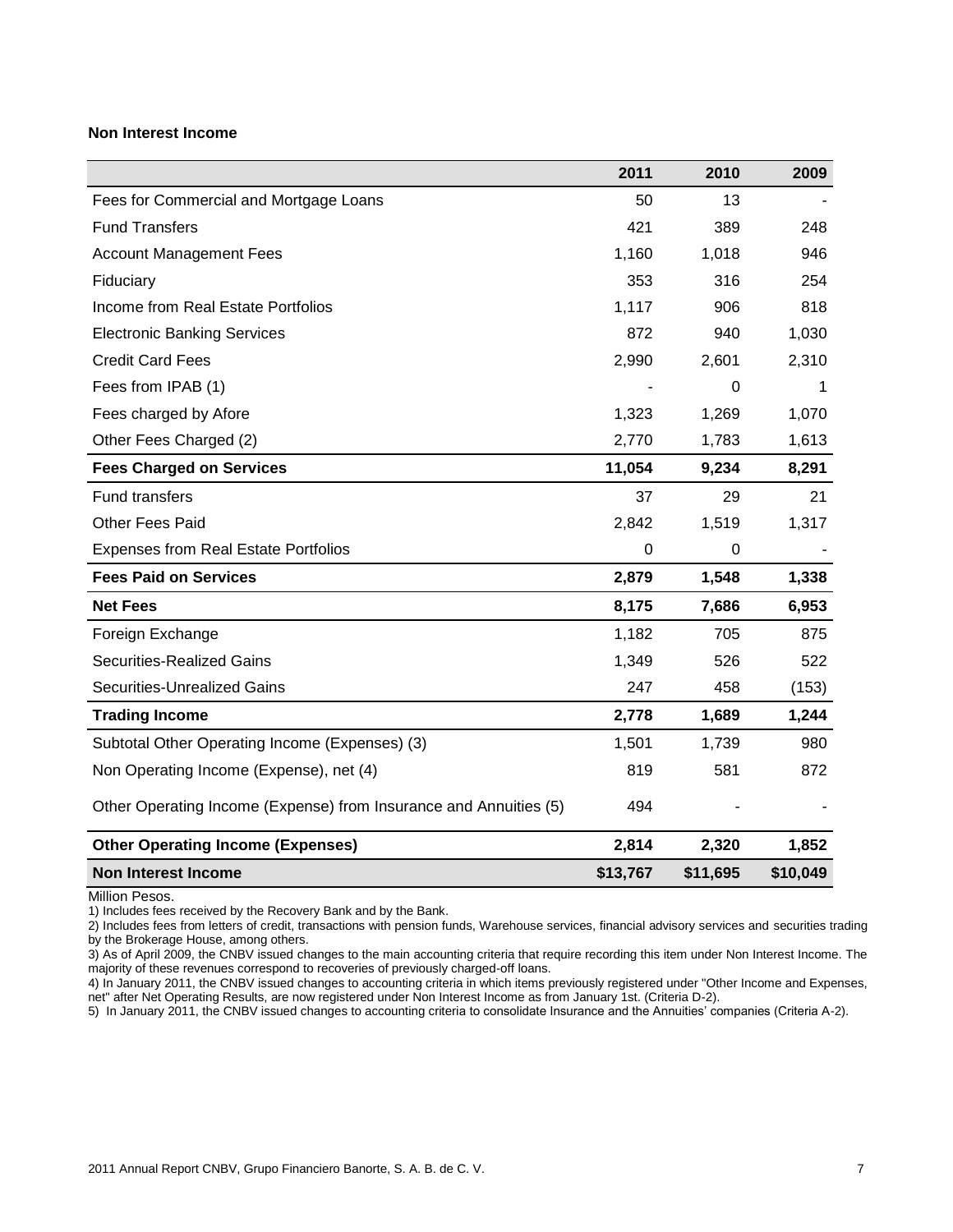The following table identifies the sources of Non Interest Income:

|                                  | 2011     | 2010     | 2009     |
|----------------------------------|----------|----------|----------|
| Services                         | \$7,058  | \$6,780  | \$6,135  |
| Recovery                         | 1,117    | 906      | 818      |
| Trading                          | 2,778    | 1,689    | 1,244    |
| Other Operating Income (Expense) | 2,814    | 2.320    | 1.852    |
| <b>Non Interest Income</b>       | \$13,767 | \$11,695 | \$10,049 |

Million Pesos.

Since 2011, the new Accounting Criteria A-2 was implemented in order to consolidate the Insurance and Annuities' companies and D-2 to report "Other Operating Income (Expenses)": i) "Non Operating Income, (Expenses) net", which was previously reported after "Operating Income", is now reported as "Non Interest Income", and ii) "Other Operating Income (Expenses) from Insurance and Annuities" which was previously consolidated under the participation method, is now included in the results of the Financial Group. Both items are registered under "Other Operating Income (Expenses)."

At closing of 2011, Non Interest Income totaled Ps 13.77 billion, increasing by 18% YoY due to growth in all items, especially trading revenues which grew by 64% YoY, as well as a 21% yearly increase in Other Operating Income and Expenses mainly due to growth in Recoveries of acquired portfolios, as well as to the accounting reclassifications carried out during 1Q11 which incorporated revenues from the Insurance and Annuities' companies and Non Operating Income (Expense), net.

#### • **Service Fees**

The pending regulatory changes to eliminate or limit service fees in certain items according to Circular 22/2010 issued by the Bank of Mexico (Central Bank) during the second half of 2010, came into effect during 1Q11. Some dispositions of this Circular came into effect during August 2010, and others in January 2011.

Service Fees reached Ps 7.06 billion in 2011, 4% higher vs. 2010 due to the inclusion of Ixe's service fees, as well as to the following increases: i) 55% in Other Service Fees Charged due to the increased business volumes for Banorte-Ixe in areas such as Wholesale Banking, ii) 15% in Card Credit fees due to the 8% expansion in the Credit card portfolio and the 17% increase in revenues from client transactions, iii) 14% in account management fees driven by clientele growth and iv) 4% in service fees charged by the Afore as a result of a 10% increase in Assets Under Management, without taking into consideration those that were included after the merger with Afore XXI at the end of December 2011. Growth in these items was partially offset by the (7%) reduction in electronic banking fees as a result of regulatory changes, and by the 86% increase in Fees Paid as a result of greater interchange fees paid mainly to Visa and MasterCard, as a consequence of greater credit and debit cards transactions by our clients.

#### • **Recoveries**

Non Interest Income from Recoveries (including previously written-off proprietary loans and foreclosed assets classified under "Other Operating Income and Expenses") remained practically at the same level as in 2010, taking into account the extraordinary recovery of Ps 629 million in 2010. Recoveries from real estate portfolios, which include income related to investment projects mainly with home developers increased by 23%, and revenues from recoveries of acquired portfolios increased by 88%. However, these were almost entirely off-set by a (25%) reduction in revenues from previously written-off portfolios as a result of the extraordinary recovery of Ps 629 million that was registered for the Comercial Mexicana loan in 4Q10.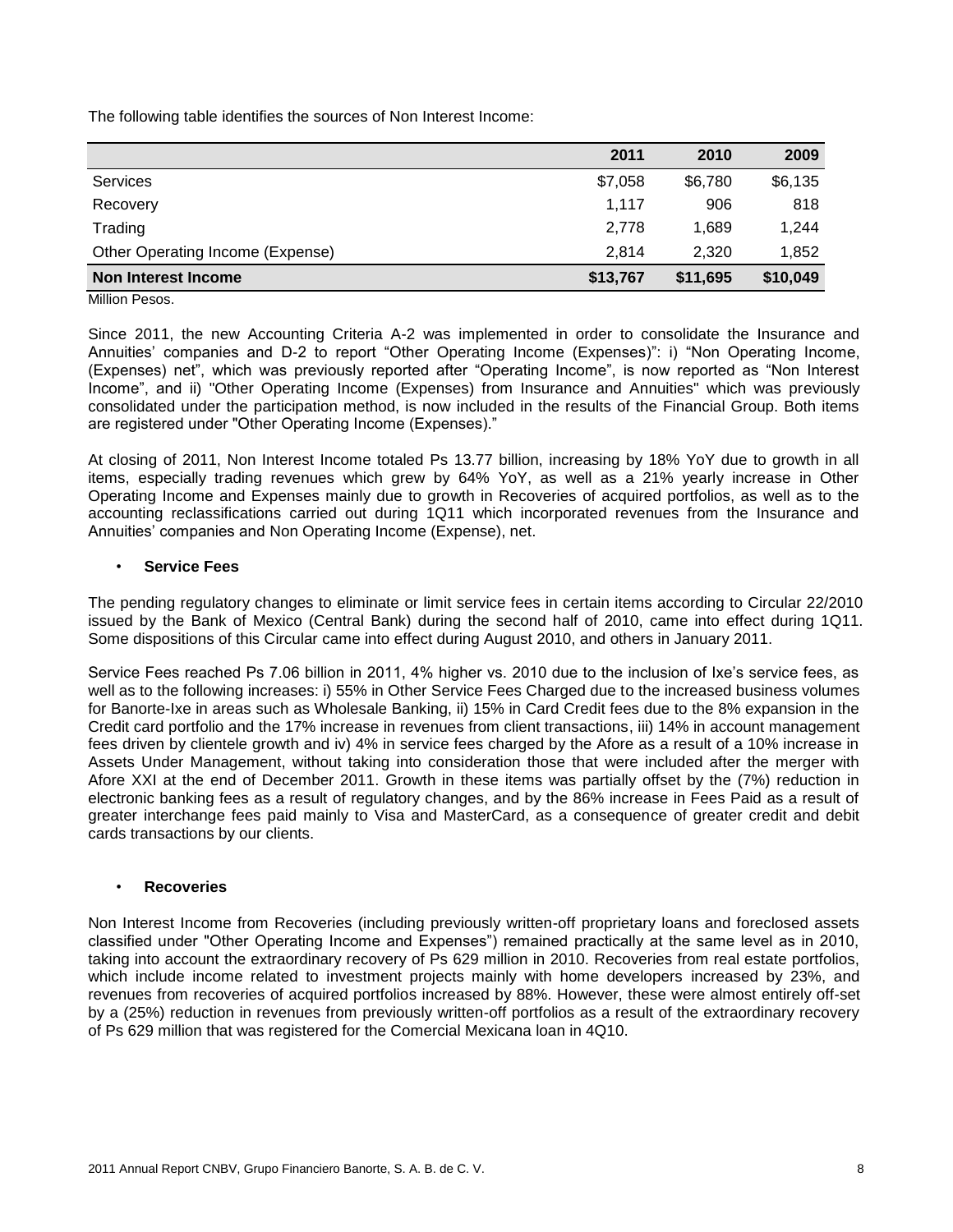|                                                                         | 2011    | 2010    | 2009     |
|-------------------------------------------------------------------------|---------|---------|----------|
| Loan Recoveries                                                         | 1,207   | 1,612   | 846      |
| Income from purchased assets                                            | 99      | 110     | 93       |
| <b>Other Operating Income</b>                                           | 296     | 21      | 54       |
| <b>Other Operating Expense</b>                                          | (101)   | (4)     | (13)     |
| <b>Subtotal Other Operating Income (Expenses)</b>                       | \$1,501 | \$1,739 | \$980    |
| <b>Other Products</b>                                                   | 1,625   | 1,639   | 1,914    |
| Other Recoveries                                                        | 451     | 240     | 525      |
| Other (Expenses)                                                        | (1,258) | (1,298) | (1, 566) |
| Non Operating Income (Expense), net                                     | \$819   | \$581   | \$872    |
|                                                                         |         |         |          |
| Other Operating Income (Expense) from Insurance and<br><b>Annuities</b> | \$494   | \$0     | \$0      |
|                                                                         |         |         |          |
| <b>Other Operating Income (Expenses)</b>                                | \$2,814 | \$2,320 | \$1,852  |

Million Pesos.

#### • **Trading**

During 2011, Trading revenues totaled Ps 2.78 billion, a 64% YoY increase due to the consolidation of the Insurance and Annuities' companies, to the adequate management of the trading positions, as well as to the inclusion of IXE's results as of 2Q11.

#### **Non Interest Expense**

|                                      | 2011     | 2010     | 2009     |
|--------------------------------------|----------|----------|----------|
| Personnel                            | \$9,882  | \$7,077  | \$6,763  |
| <b>Professional Fees</b>             | 2,200    | 1,414    | 1,465    |
| Administrative and Promotional       | 4,864    | 4,128    | 4,452    |
| Rents, Depreciation & Amortization   | 2,867    | 2,206    | 1,727    |
| Taxes other than income tax expenses | 1,370    | 893      | 865      |
| Contributions to IPAB                | 1,341    | 1,136    | 1,073    |
| Employee Profit Sharing (PTU) (1)    | 885      | 837      | 679      |
| <b>Non Interest Expense</b>          | \$23,409 | \$17,691 | \$17,024 |

Million Pesos.

(1) As a result of applying new accounting criteria in April 2009 employee profit sharing is registered as a Non Interest Expense.

In 2011, Non Interest Expense was Ps 23.41 billion, 32% higher YoY vs. 2010 mainly due to the merger with Ixe. The increase was in all expense items, with the main changes as follows: i) Ps 2.81 billion in Personnel Expenses (+40%) as a result of the merger with Ixe and growth in business areas, as well as the payment of incentives linked to results and adjustments to provisions of long term retention and indemnification plans; ii) Ps 786 million in Professional Fees Paid (+56%) as a result of more advisory services linked to the business and loan recoveries, the merger process with Ixe, and IT development; iii) Ps 736 million in Administration and Promotional Expenses (+18%) related to more credit card operations, advertising campaigns linked to the merger with Ixe, transfer of cash and insurance payments linked to the sale of mortgages and payroll loans and iv) Ps 662 million in Rents, Depreciations and Amortizations (+30%) due to the recognition of anticipated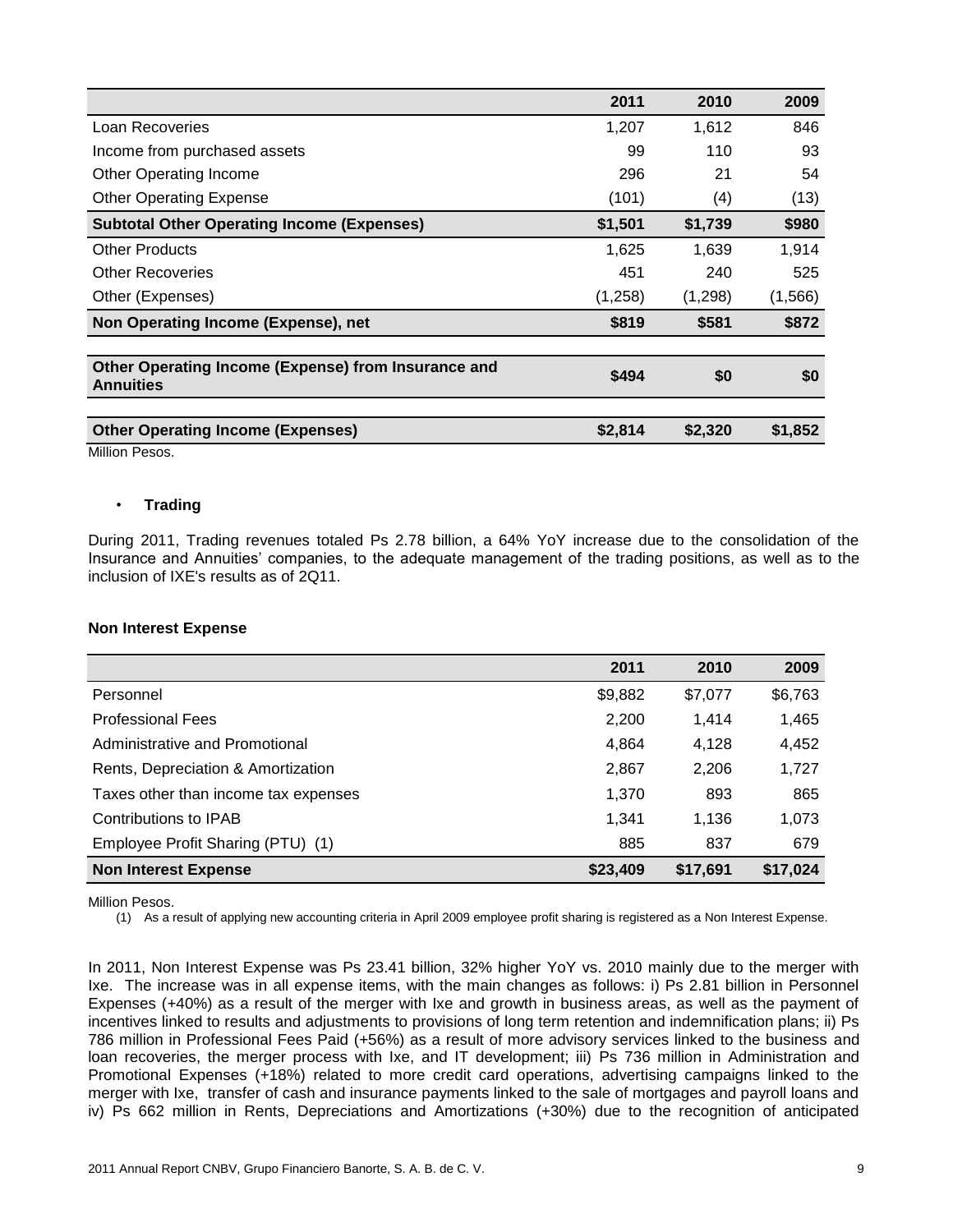depreciation of 42 closed branches, the new furniture of some buildings and computer equipment, as well as more rents for offices as a result of growth in the branch network.

The Efficiency Ratio was 55.7% in 2011, 4.3 pp higher than in 2010.

#### **Performing Loan Portfolio**

|                               | 2011      | 2010      | 2009      |
|-------------------------------|-----------|-----------|-----------|
| Commercial                    | \$121,512 | \$87,825  | \$84,118  |
| Consumer                      | 98,521    | 83,545    | 74,932    |
| Corporate                     | 59,070    | 44.176    | 40,245    |
| Government                    | 71,162    | 47,550    | 38,993    |
| <b>Subtotal</b>               | 350,265   | 263,096   | 238,288   |
| <b>Recovery Bank</b>          | 292       | 454       | 666       |
| <b>Total Performing Loans</b> | \$350,558 | \$263,550 | \$238,954 |
| Past due loans                | 6,949     | 6,664     | 6,154     |
| % NPL Ratio                   | 1.9%      | 2.5%      | 2.5%      |

Million Pesos.

#### **Performing Consumer Loan Portfolio**

|                       | 2011     | 2010     | 2009     |
|-----------------------|----------|----------|----------|
| Mortgage              | \$64,276 | \$55,718 | \$49,221 |
| Car Loans             | 9,354    | 8,208    | 7,424    |
| <b>Credit Cards</b>   | 11,465   | 11.159   | 11,801   |
| Payroll               | 13.426   | 8.460    | 6,487    |
| <b>Consumer Loans</b> | \$98,521 | \$83,545 | \$74,932 |

Million Pesos.

Total Performing Loans increased by 33% YoY, growing by Ps 87.17 billion to Ps 350.27 billion at closing of 2011 (excluding the proprietary portfolio managed by the Recovery Bank). All items in this portfolio increased as a result of the merger with Ixe and a greater demand for credit in the industry.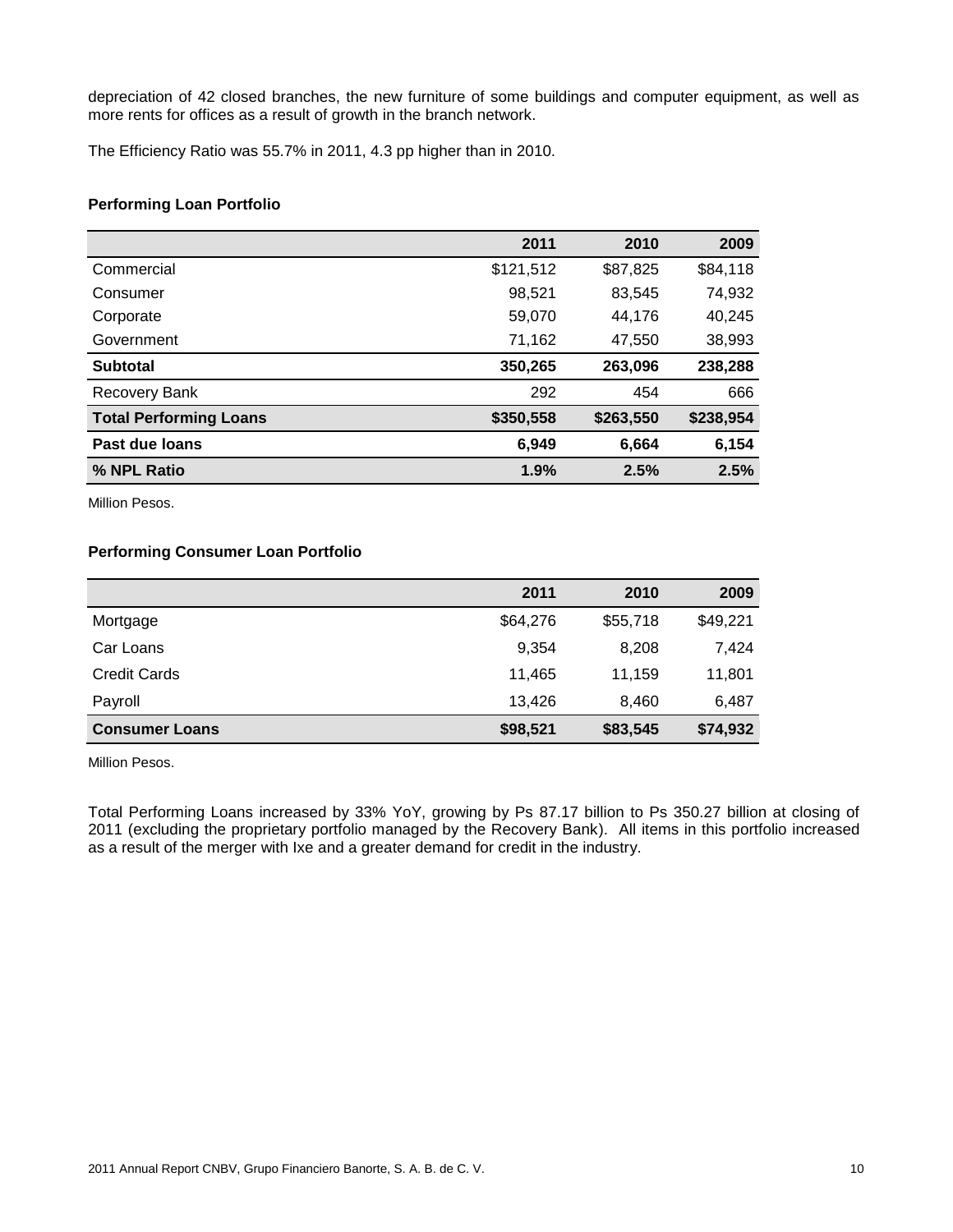#### **Past Due Loans**

At closing of 2011, Past Due Loans totaled Ps 6.95 billion, growing by 4% YoY mainly due to the incorporation of Ixe's past due loans. During the same period, the PDL Ratio was 1.9%, (0.5 pp) lower compared to the level registered in 2010, this decrease is due to an improvement in the quality of the Credit Card, Mortgage and Commercial portfolios.

The PDL ratios by segment during the last 12 months, including Ixe as of 2Q11, were:

| 2010 | 2011 |
|------|------|
| 8.5% | 7.3% |
| 1.8% | 1.7% |
| 1.0% | 1.6% |
| 1.7% | 1.5% |
| 3.4% | 2.7% |
| 2.9% | 2.1% |
| 0.0% | 0.0% |
|      |      |

#### **Deposits**

|                                                 | 2011      | 2010      | 2009      |
|-------------------------------------------------|-----------|-----------|-----------|
| Non Interest Bearing Demand Deposits            | \$91,860  | \$69,615  | \$61,611  |
| Interest Bearing Demand Deposits <sup>(1)</sup> | 98,085    | 80,218    | 75,977    |
| Total Demand Deposits <sup>(2)</sup>            | 189,944   | 149,833   | 137,588   |
| Time Deposits - Retail                          | 118,491   | 88,805    | 84,808    |
| <b>Core Deposits</b>                            | 308,435   | 238,638   | 222,396   |
| Money Market <sup>(3)</sup>                     | 60,859    | 54,142    | 52,646    |
| <b>Total Banking Sector Deposits</b>            | \$369,295 | \$292,780 | \$275,042 |
| <b>GFNorte's Total Deposits (4)</b>             | \$370,290 | \$292,615 | \$274,888 |
| <b>Third Party Deposits</b>                     | 123,918   | 145,602   | 156,864   |
| <b>Total Assets Under Management</b>            | \$493,213 | \$438,382 | \$431,906 |

Million Pesos.

(1) Excludes IPAB cash management checking accounts for loan portfolios managed from Banpaís and Bancen. The balances of these accounts to 2009, 2010 and 2011 were Ps 20 million, Ps 0 million and Ps 0 million, respectively.

(2) Includes Debit Cards.

(3) Includes Bank Bonds (Customers and Financial intermediaries).

 $(4)$  Includes eliminations between subsidiaries (2009 = Ps 154 million; 2010= Ps 165 billion; 2011= Ps (995) billion)

At closing of 2011, Total Deposits were Ps 370.3 billion, 27% higher YoY vs. 2010, driven by growth in all items mainly due to the merger with Ixe. Demand deposits increased by 27% annually, Retail Time Deposits grew by 33% and Money Market by 12% YoY.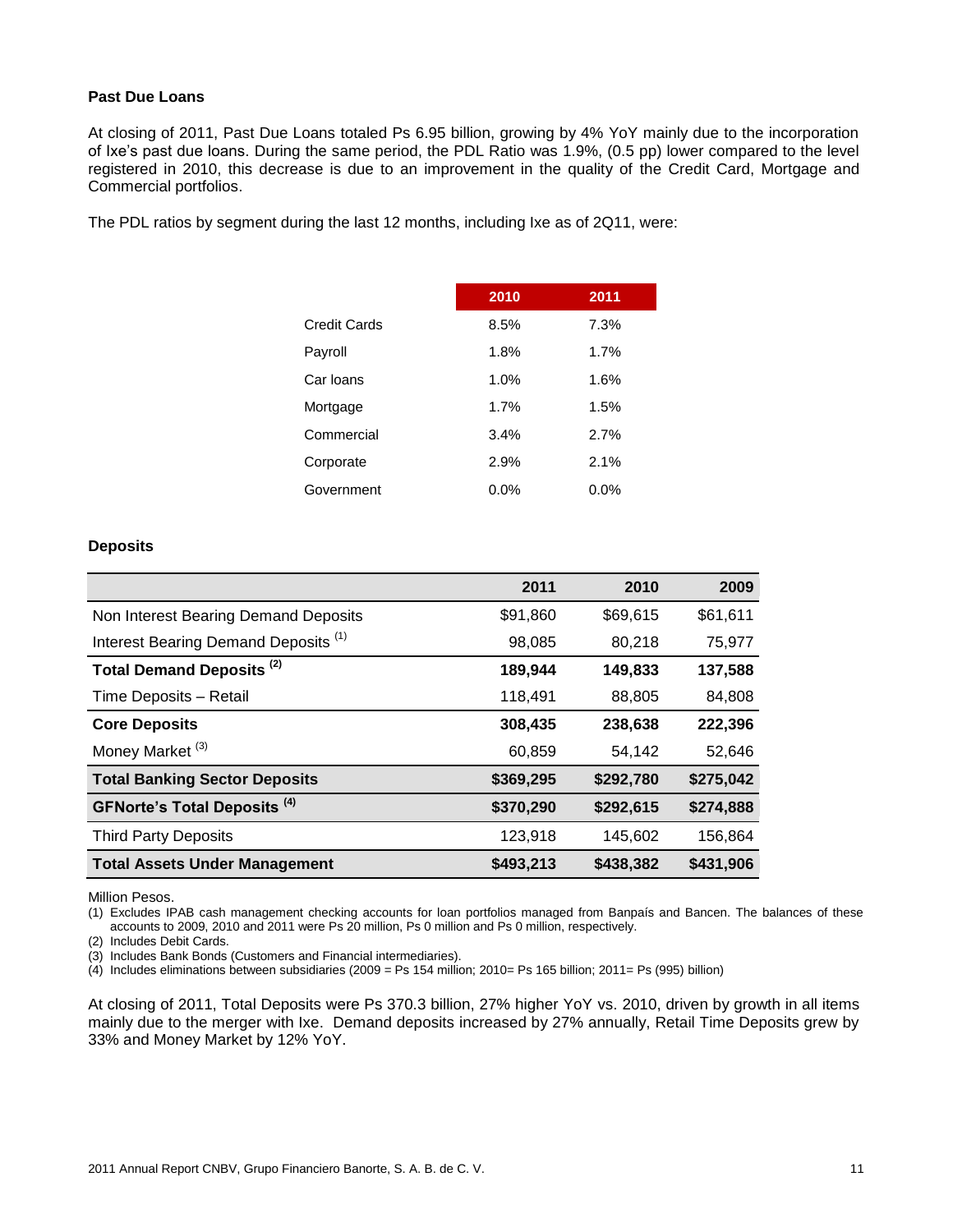#### **1. Banking Sector**

Accumulated Net Income for the Consolidated Banking Sector (100% including the Afore by the participation method and Ixe Banco) was Ps 7.26 billion in 2011, 20% higher than in 2010 as a result of higher Total Revenues and fewer Provisions.

Net income of the Banking Sector grew from Ps 5.13 billion in 2009 to Ps 7.26 billion in 2011, a 41% increase.

#### **Consolidated Income Statement – Banking Sector**

|                                                                                 | 2011     | 2010     | 2009     |
|---------------------------------------------------------------------------------|----------|----------|----------|
| = Net Interest Income (NII)                                                     | \$25,105 | \$21,700 | \$22,357 |
| - Preventive Provisions for Loan Losses                                         | 5,311    | 6,772    | 8,181    |
| = Net Interest Income Adjusted for Credit Risk                                  | 19,794   | 14,928   | 14,176   |
| + Non Interest Income                                                           | 10,843   | 9,431    | 8,045    |
| = Total Operating Income                                                        | 30,637   | 24,359   | 22,221   |
| - Non Interest Expense                                                          | 20,694   | 16,080   | 15,437   |
| = Operating Income                                                              | 9,943    | 8,279    | 6,784    |
| + Equity in Earnings of unconsolidated Subsidiaries and Associated<br>Companies | 158      | 222      | 161      |
| = Pre-Tax Income                                                                | 10,101   | 8,502    | 6945     |
| - Income Tax and Profit Sharing                                                 | 1,902    | 2,431    | 2,352    |
| - Tax on Assets                                                                 |          |          |          |
| - Deferred Income Tax and Profit Sharing                                        | 938      | 36       | (539)    |
| = Net Income for Continuous Operations                                          | 7,260    | 6,035    | 5,132    |
| + Extraordinary items, net                                                      |          |          |          |
| - Minority Interest                                                             | (0)      | (0)      |          |
| = Net Income                                                                    | \$7,260  | \$6,035  | \$5,132  |

Million Pesos.

Does not include Afore. It's results are included in the Subsidiaries' equity through the participation method.

The following is a breakdown of the most important items of the P&L:

#### **Net Interest Income**

|                                              | 2011      | 2010      | 2009      |
|----------------------------------------------|-----------|-----------|-----------|
| Interest Income                              | \$46,703  | \$41,406  | \$43,329  |
| Interest Expense                             | 22,271    | 20,180    | 21,517    |
| Loan Origination Fees                        | 886       | 619       | 578       |
| Fees Paid                                    | 213       | 144       | 33        |
| <b>Net Interest Income</b>                   | \$25,105  | \$21,700  | \$22,357  |
| <b>Provisions</b>                            | 5,311     | 6,772     | 8,181     |
| Net Interest Income Adjusted for Credit Risk | \$19,794  | \$14,928  | \$14,176  |
| <b>Average Productive Assets</b>             | \$613,405 | \$525,977 | \$525,686 |
| % Net Interest Margin (NIM) (1)              | 4.1%      | 4.1%      | 4.3%      |
| % NIM after Provisions (2)                   | 3.2%      | 2.8%      | 2.7%      |

Million Pesos.

1) NIM (Net Interest Margin) = Net Interest Income / Average Productive Assets for that period.

2) Net Interest Income adjusted for Credit Risk / Average Productive Earnings Assets.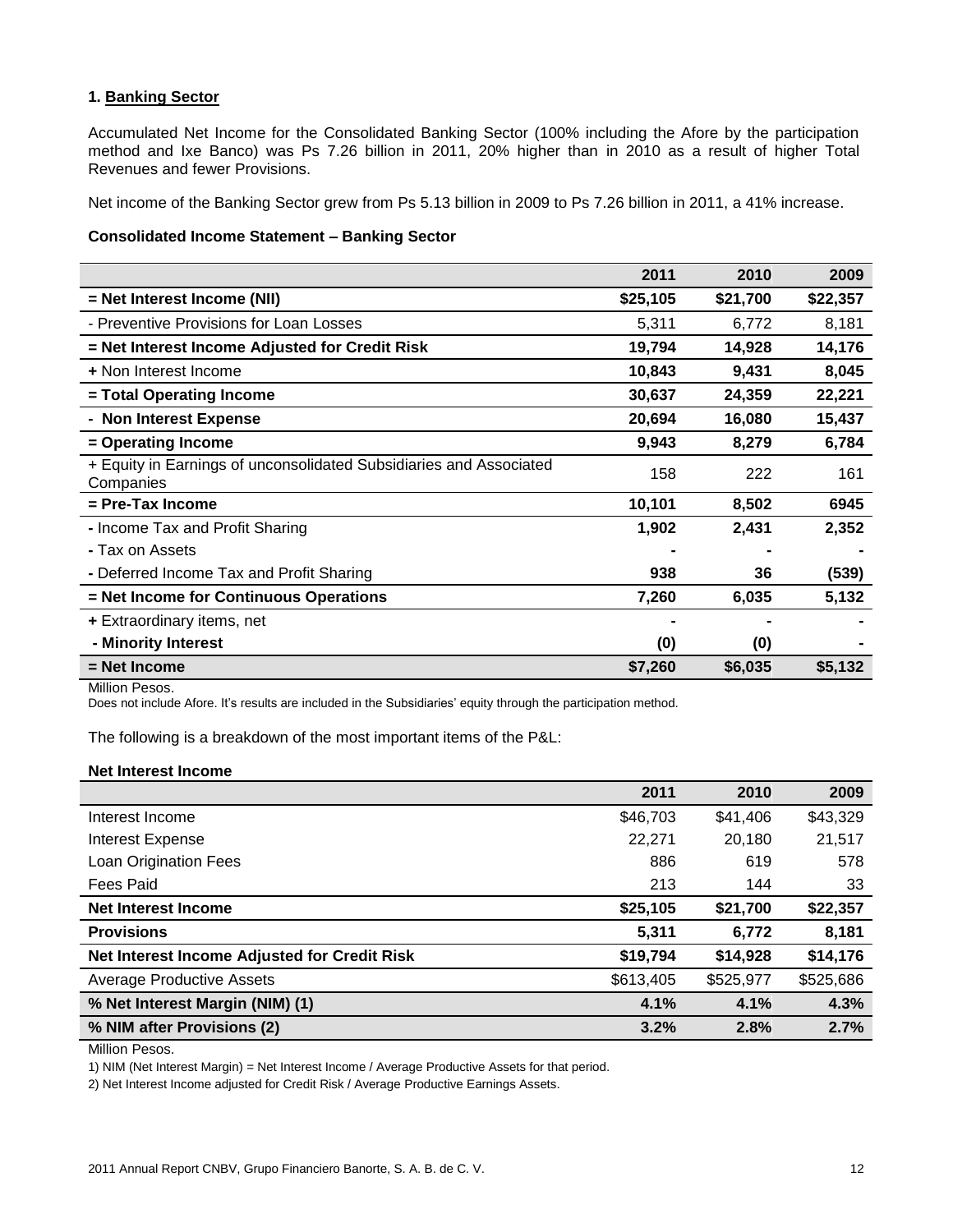In 2011, Net Interest Income was Ps 25.11 billion, a 16% increase vs. 2010, as a result of higher loan volumes, a stable funding cost, as well as the impact of the merger with Ixe Grupo Financiero. NII increased by 12% vs. 2009.

#### **Non Interest Income**

|                                                | 2011     | 2010    | 2009    |
|------------------------------------------------|----------|---------|---------|
| Fees for Commercial and Mortgage Loans         | \$12     | \$13    |         |
| <b>Fund Transfers</b>                          | 421      | 389     | 248     |
| <b>Account Management Fees</b>                 | 1,160    | 1,018   | 946     |
| Fiduciary                                      | 329      | 288     | 254     |
| Income from Real Estate Portfolios             | 1,117    | 906     | 818     |
| <b>Electronic Banking Services</b>             | 872      | 940     | 1,030   |
| <b>Credit Card Fees</b>                        | 2,990    | 2,601   | 2,310   |
| Fees from IPAB (1)                             |          |         |         |
| Other Fees Charged                             | 1,711    | 1,052   | 874     |
| <b>Fees Charged on Services</b>                | 8,612    | 7,207   | 6,482   |
| <b>Fund transfers</b>                          | 37       | 29      | 21      |
| <b>Other Fees Paid</b>                         | 1,860    | 1,452   | 1,218   |
| <b>Expenses from Real Estate Portfolios</b>    |          |         |         |
| <b>Fees Paid on Services</b>                   | 1,897    | 1,481   | 1,239   |
| <b>Net Fees</b>                                | 6,714    | 5,726   | 5,243   |
| Foreign Exchange                               | 1,197    | 703     | 875     |
| Securities-Realized Gains                      | 1,088    | 285     | 237     |
| Securities-Unrealized Gains                    | (722)    | 459     | (158)   |
| <b>Trading Income</b>                          | 1,564    | 1,447   | 953     |
| Subtotal Other Operating Income (Expenses) (2) | 1,517    | 1,737   | 127     |
| Non Operating Income (Expense), net (3)        | 1,048    | 521     | 861     |
| <b>Other Operating Income (Expenses)</b>       | 2,565    | 2,258   | 987     |
| <b>Non Interest Income</b>                     | \$10,843 | \$9,431 | \$7,184 |

Million Pesos.

1) Includes fees received by the Recovery Bank and by the Bank.

2) As of April 2009, the CNBV issued changes to the main accounting criteria that require recording this item under Non Interest Income. The majority of these revenues correspond to recoveries of previously charged-off loans.

3) In January 2011, the CNBV issued changes to accounting criteria in which items previously registered under " Non Operating Income (Expense), net " after Net Operating Results, are now registered under Non Interest Income as from January 1st. (Criteria D-2).

The following table shows a breakdown of Non Interest Income:

| 2011     | 2010    | 2009    |
|----------|---------|---------|
| \$5,597  | \$4,820 | \$4,426 |
| 1.117    | 906     | 818     |
| 1.564    | 1.447   | 953     |
| 2.565    | 2.258   | 987     |
| \$10,843 | \$9,431 | \$7,184 |
|          |         |         |

Million Pesos.

Non Interest Income was Ps 10.84 billion in 2011, an increase of 15% YoY, driven by growth in all items: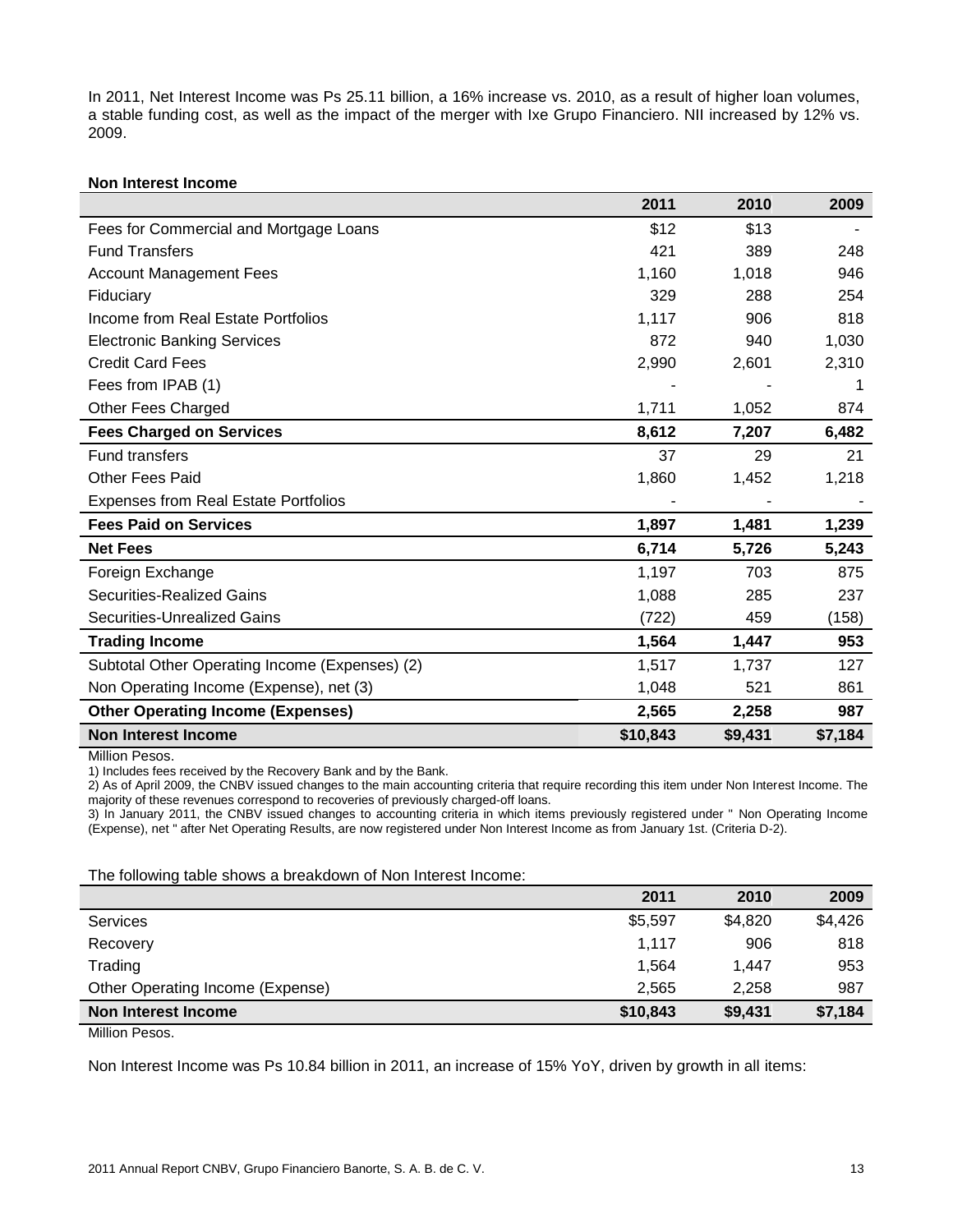- **Service Fees:** increased in 2011 to Ps 5.60 billion, 16% higher YoY vs. 2010 due to the inclusion of Ixe's service fees, as well as to the following increases: i) 15% in Credit card fees due to an 8% growth in the portfolio and a 17% increase in revenues from client transactions, and ii) 14% in account management fees as a result of an increase in the number of accounts. Growth in these items was partially offset by a (7%) reduction in electronic banking fees as a result of regulatory changes and a 28% increase in Fees Paid due greater interchange fees mainly to Visa and Mastercard, resulting from greater use of credit and debit cards by our clients.
- **Recoveries:** Non Interest Income from recoveries (including previously written-off proprietary portfolios and sales of foreclosed assets which are classified under "Other Operating Income and Expenses") increased by 2% in 2011. Recoveries of real estate portfolios, which include revenues related mainly to investment projects with home developers increased by 23%, while revenues from recoveries of acquired portfolios increased by 97%. This dynamic was offset by a (25%) reduction in revenues from recoveries of previously written-off portfolios due to the extraordinary recovery of Ps 629 million registered in 4Q10 corresponding to the Comercial Mexicana loan.
- **Trading:** trading revenues totaled Ps 1.56 billion, an increase of 8% vs. 2010, due to the adequate management of trading positions and to the inclusion of IXE's results since June 2011.

|                                            | 2011     | 2010     | 2009     |
|--------------------------------------------|----------|----------|----------|
| <b>Personnel Expenses</b>                  | \$8,803  | \$6,556  | \$6,156  |
| <b>Professional Fees</b>                   | 1,693    | 1,382    | 1,440    |
| Administrative and Promotional Expenses    | 4,184    | 3,551    | 4,006    |
| Rents, Depreciations and Amortizations     | 2,803    | 1,852    | 1,337    |
| Other Taxes                                | 1,008    | 775      | 756      |
| Contributions to IPAB                      | 1.341    | 1.136    | 1,073    |
| Employee Profit Sharing PTU <sup>(1)</sup> | 861      | 827      | 668      |
| <b>Non Interest Expense</b>                | \$20,694 | \$16,080 | \$15,437 |

Million Pesos.

(1) As a result of applying new accounting criteria in April 2009, employee profit sharing is registered as a Non Interest Expense.

In 2011, Non Interest Expense was Ps 20.69 billion, an increase of 29% YoY vs. 2010, mainly as a result of the merger with Ixe, which caused an increase in practically all items, especially in Personnel expenses, Professional Fees, Administration and Promotional, Rents, Depreciations and Amortizations. The efficiency ratio was 57.6% in 2011.

#### **Performing Loan Portfolio**

|                                   | 2011      | 2010      | 2009      |
|-----------------------------------|-----------|-----------|-----------|
| Commercial                        | \$105,153 | \$73,524  | \$72,219  |
| Consumer                          | 97,889    | 83,543    | 74,924    |
| Corporate                         | 63,654    | 46,364    | 42,037    |
| Government                        | 68,325    | 47,549    | 38,982    |
| <b>Subtotal</b>                   | 335,022   | 250,980   | 228,162   |
| Recovery Bank                     | 292       | 454       | 666       |
| <b>Total Performing Loans (1)</b> | \$335,314 | \$251,434 | \$228,828 |
| Past due loans                    | 6,583     | 6,523     | 6,051     |
| % NPL Ratio                       | 1.9%      | 2.5%      | 2.6%      |
|                                   |           |           |           |

**Million Pesos.**

(1) Balances without considering Eliminations of GFNorte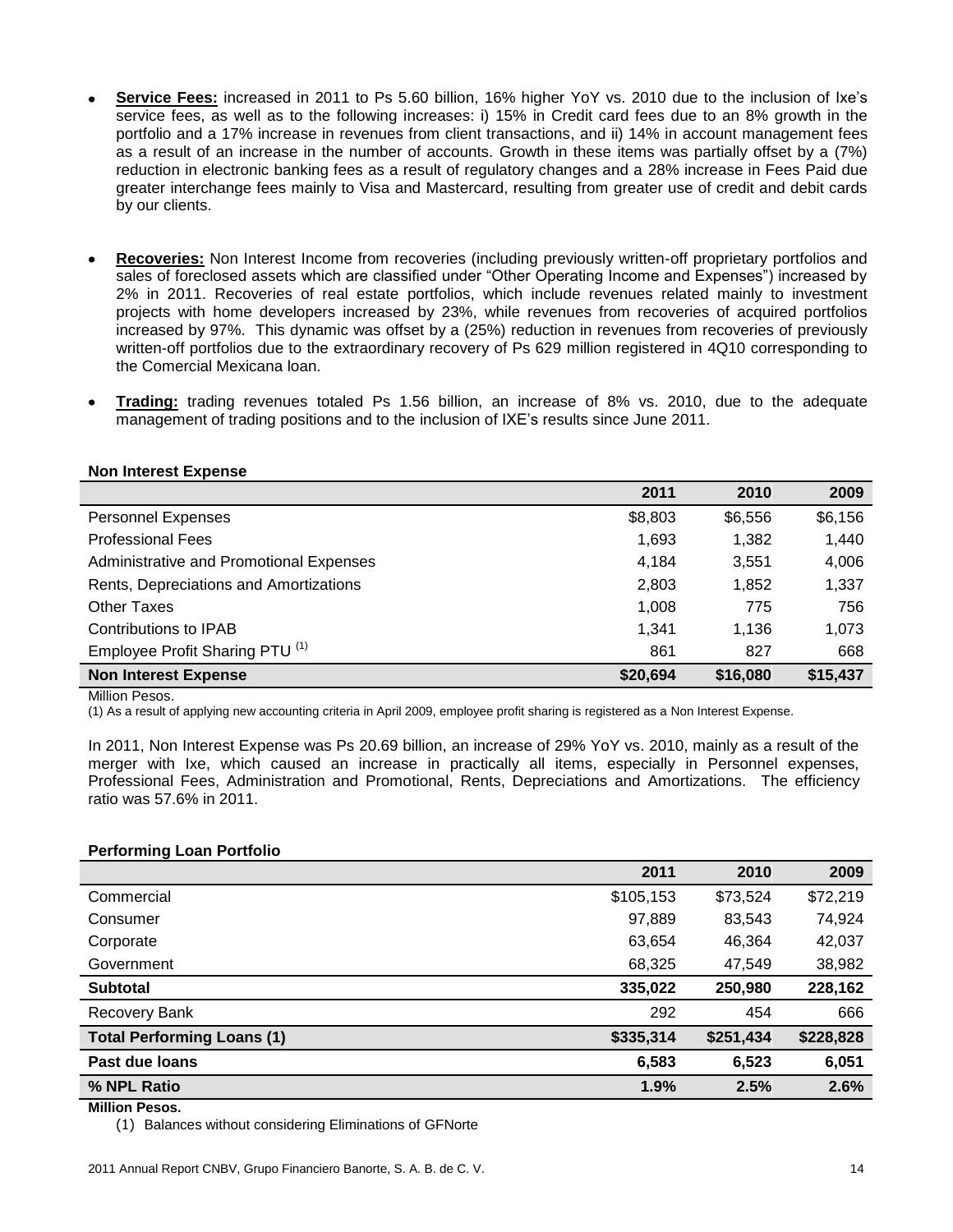#### **Performing Consumer Loan Portfolio**

|                       | 2011     | 2010     | 2009     |
|-----------------------|----------|----------|----------|
| Mortgage              | \$63,849 | \$55,718 | \$49,221 |
| Car Loans             | 9,205    | 8,208    | 7.424    |
| <b>Credit Cards</b>   | 11.465   | 11.159   | 11.801   |
| Payroll               | 13.371   | 8.458    | 6.479    |
| <b>Consumer Loans</b> | \$97,889 | \$83,543 | \$74,924 |

Million Pesos.

In 2011, Total Performing Loans grew from Ps 250.98 billion to Ps 335.02 billion, when excluding the loan portfolios managed by the Recovery Bank. The loan portfolio shows sustained growth in all segments as a result of the bank's strategies to promote loan activity, the merger with Ixe and greater demand in the industry.

At closing of 2011, past due loans grew by 1% YoY, with a PDL ratio of 1.9%, (including INB's NPLs) which is (0.6 pp) lower than in 2010.

#### **Deposits**

|                                                 | 2011      | 2010      | 2009      |
|-------------------------------------------------|-----------|-----------|-----------|
| Non Interest Bearing Demand Deposits            | \$91,860  | \$69,615  | \$61,611  |
| Interest Bearing Demand Deposits <sup>(1)</sup> | 98,085    | 80,218    | 75,977    |
| Total Demand Deposits <sup>(2)</sup>            | 189,944   | 149,833   | 137,588   |
| Time Deposits - Retail                          | 118,491   | 88,805    | 84,808    |
| <b>Core Deposits</b>                            | 308,435   | 238,638   | 222,396   |
| Money Market <sup>(3)</sup>                     | 60,859    | 54,142    | 52,646    |
| <b>Total Banking Sector Deposits</b>            | \$369,295 | \$292,780 | \$275,042 |
| <b>Third Party Deposits</b>                     | 123,918   | 145,602   | 156,864   |
| <b>Total Assets Under Management</b>            | \$493,213 | \$438,382 | \$431,906 |

Million Pesos.

(1) As of 2004, IPAB checking accounts for deposit of cash collections related to managed portfolios of Banpaís and Bancen are excluded, retroactively for comparison. The balances of these accounts for 2009, 2010 and 2011 were Ps 20 million, Ps 0 million and Ps 0 million respectively.

(2) Includes debit cards.

(3) Includes bank bonds, comprised of clients and financial intermediaries.

Total Deposits grew by 29% YoY, driven mainly by the merger with Ixe. Demand deposits increased by 27% and Retail Time Deposits increased by 33%. Total Deposits grew from Ps 238.64 in 2010 to Ps 308.44 in 2011.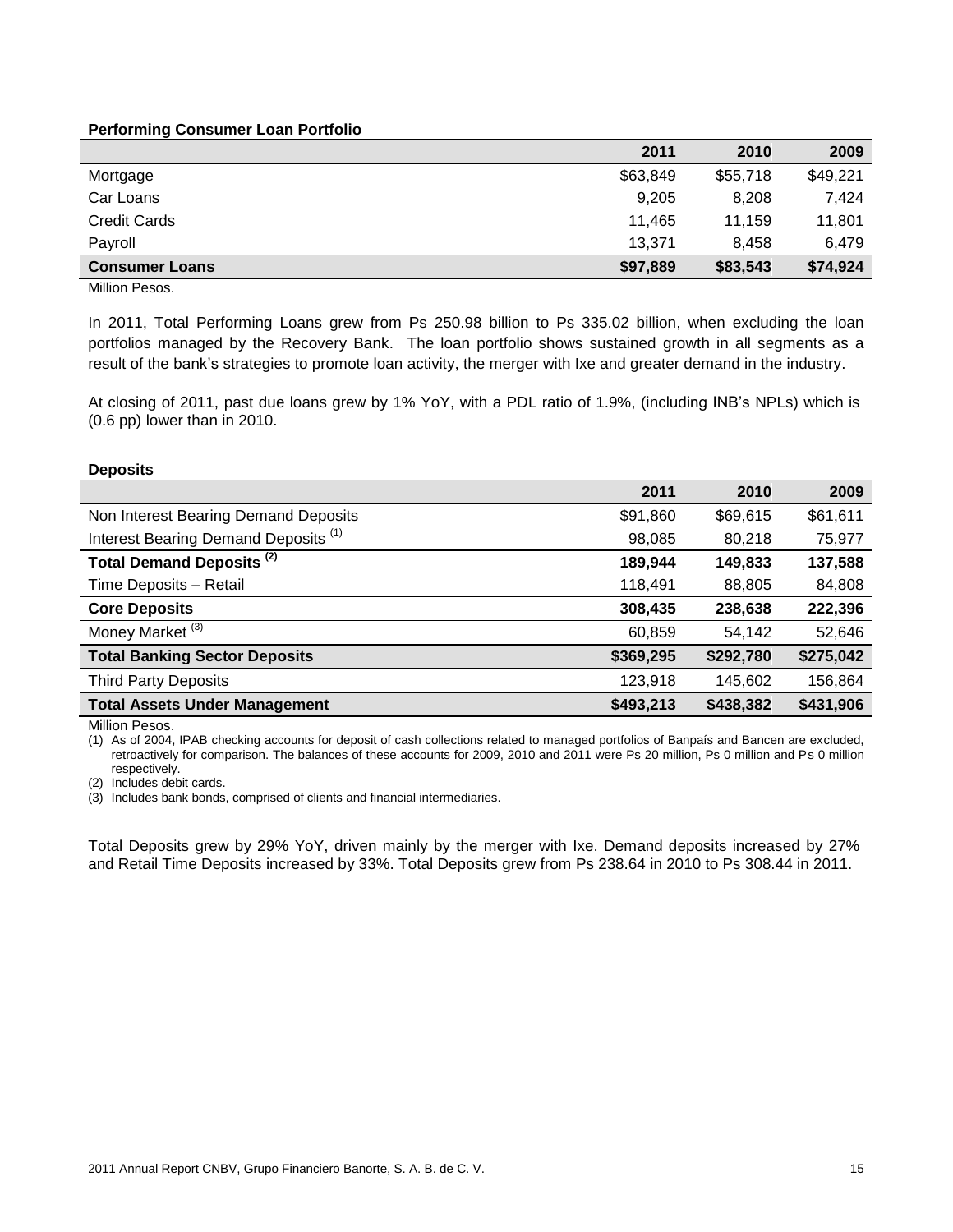#### **2. Brokerage**

|                         | 2011    | 2010    | 2009    |
|-------------------------|---------|---------|---------|
| Net Income              | \$418   | \$403   | \$203   |
| Stockholders' Equity    | 2,591   | 1.883   | 1,396   |
| <b>Total Assets</b>     | 23,528  | 10.169  | 5.273   |
| Assets Under Management | 578.762 | 174.068 | 135,621 |
|                         |         |         |         |

Million Pesos.

The Brokerage Sector (Banorte broker dealer, Ixe broker dealer and Ixe mutual funds) reported Net Income of Ps 418 million in 2011, a 4% increase from 2010. This growth is mainly due to higher clients' resources managed by the mutual funds translating into more service fees, as well as more revenues from investment banking activity in 2011.

#### **3. Long Term Savings**

|                      | 2011    | 2010   | 2009   |
|----------------------|---------|--------|--------|
| Afore                |         |        |        |
| Net Income           | \$443   | \$440  | \$288  |
| Stockholders' Equity | 1,297   | 1,780  | 1,340  |
| <b>Total Assets</b>  | 1,614   | 2,096  | 1,557  |
| <b>AUM</b>           | 203,216 | 86,271 | 72,287 |
| <b>Insurance</b>     |         |        |        |
| Net Income           | \$665   | \$451  | \$438  |
| Stockholders' Equity | 2,701   | 2,436  | 2,370  |
| <b>Total Assets</b>  | 15,921  | 13,419 | 12,257 |
| <b>Annuities</b>     |         |        |        |
| Net Income           | \$49    | \$12   | \$31   |
| Stockholders' Equity | 1,142   | 1,028  | 1,016  |
| <b>Total Assets</b>  | 34,279  | 25,478 | 18,212 |

Million Pesos.

#### - **Afore**

On December 23rd, 2011, the merger with Afore XXI was approved by the Shareholders' Meetings. In 2011, the Afore reported net Income of Ps 443 million, a 1% YoY increase.

Afore XXI Banorte's market share in managed funds was 13.0% as of December 2011, ranking 4th in the market. Total accounts managed were more than 7 million or 16.6% of all the accounts in the system, ranking 1st in the market.

#### - **Insurance**

Profits were Ps 665 million in 2011 (51% corresponds to GFNorte), a 48% YoY increase, due to a 20% growth in revenues resulting from higher amounts of issued and earned premiums, as well as a 14% recovery in financial revenues, generating positive operating leverage.

#### - **Annuities**

Annuities reported net income of Ps 49 million in 2011 (51% corresponds to GFNorte), due to greater revenues as a result of a 30% growth in financial revenues and a 36% increase in technical reserves.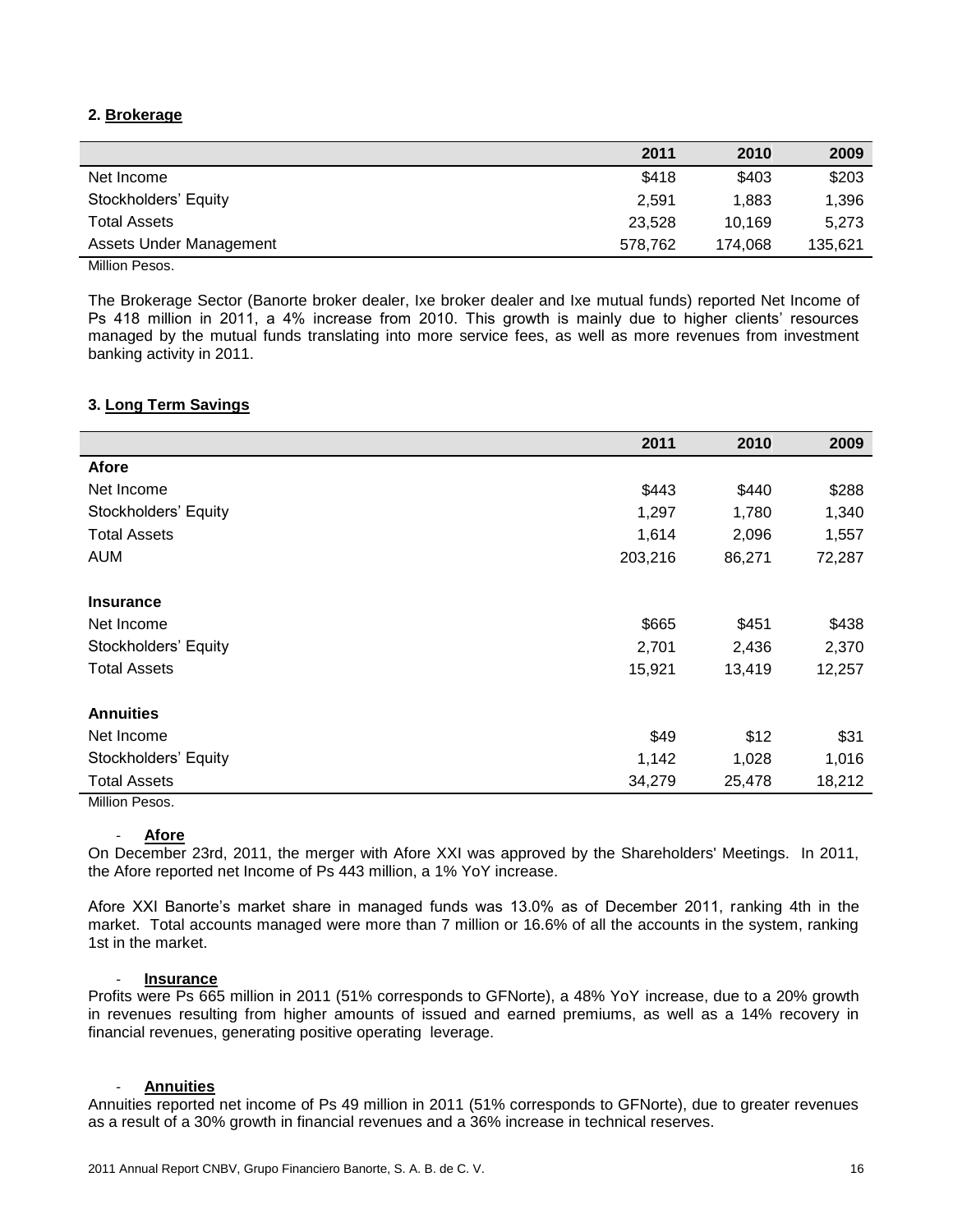#### **4. Other Finance Companies**

|                                      | 2011   | 2010   | 2009   |
|--------------------------------------|--------|--------|--------|
| Leasing and Factoring <sup>(1)</sup> |        |        |        |
| Net Income                           | \$616  | \$443  | \$403  |
| Stockholders' Equity                 | 2,446  | 1,930  | 1,486  |
| <b>Total Portfolio</b>               | 16,882 | 15,884 | 13,461 |
| Past Due Loans                       | 79     | 141    | 103    |
| <b>Total Assets</b>                  | 16,814 | 15,679 | 13,434 |
| Warehousing                          |        |        |        |
| Net Income                           | \$40   | \$57   | \$22   |
| Stockholders' Equity                 | 246    | 206    | 144    |
| Inventories                          | 43     | 49     | 119    |
| <b>Total Assets</b>                  | 277    | 777    | 211    |
| <b>Ixe Automotriz</b>                |        |        |        |
| Net Income                           | \$30   |        |        |
| Stockholders' Equity                 | 337    |        |        |
| <b>Total Portfolio</b>               | 1,318  |        |        |
| Past Due Loans                       | 66     |        |        |
| <b>Total Assets</b>                  | 1,390  |        |        |
| <b>Fincasa Hipotecaria</b>           |        |        |        |
| Net Income                           | \$22   |        |        |
| Stockholders' Equity                 | 697    |        |        |
| <b>Total Portfolio</b>               | 3,915  |        |        |
| Past Due Loans                       | 335    |        |        |
| <b>Total Assets</b>                  | 4,575  |        |        |

Million Pesos.

(1) The merger of the Leasing and Factoring companies came into effect as of February 2008

#### **Leasing and Factoring**

Arrendadora y Factor Banorte generated profits of Ps 616 million in 2011, a 39% YoY increase vs. 2010 due to higher financial revenues derived from a 6% increase in the loan portfolio and reduced reserves due to an improvement in asset quality as a result of a (44%) reduction in NPLs.

At closing of 2011 the PDL ratio was 0.5%, lower than in 2010, while the Capitalization Ratio was 14%, considering total risk weighted assets of Ps 16.9 billion. Arrendadora y Factor Banorte is ranked in 1st place in terms of loans and assets among the 40 companies in this sector in accordance to the information available to date.

#### - **Warehouse**

Net income for Warehousing was Ps 40 million in 2011, a (29%) YoY decline vs. 2010, mainly due to a decline in revenues related to the commercialization of inventories. At closing of 2011 the Capitalization Ratio was 10.7% considering Ps 2.3 billion in total certificates at risk in circulation. The Warehouse ranks 3rd amongst the 20 Warehousing Companies in terms of generated profits.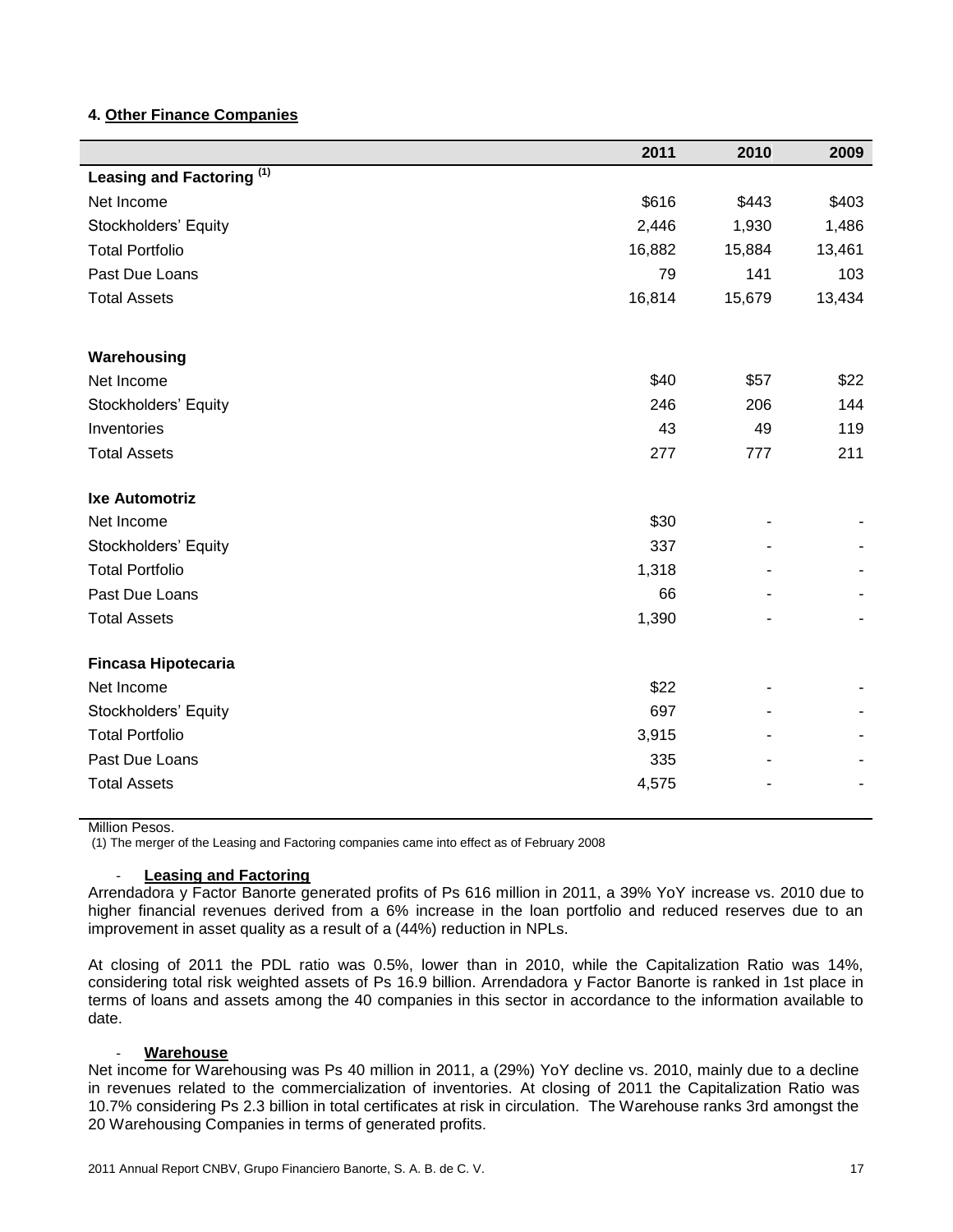#### **Ixe Automotriz**

Ixe Automotriz reported profits of Ps 30 million during the nine months that it was part of GFNorte in 2011.

#### - **Fincasa Hipotecaria**

Fincasa Hipotecaria reported profits of Ps 22 million during the nine months that it was part of GFNorte in 2011.

#### **5. Other Companies**

|                                  | 2011            | 2010            | 2009 |
|----------------------------------|-----------------|-----------------|------|
| <b>Ixe Soluciones</b>            |                 |                 |      |
| Net Income                       | (\$64)          | \$-             |      |
| Stockholders' Equity             | 346             |                 |      |
| <b>Total Portfolio</b>           | 286             |                 |      |
| Past Due Loans                   | 174             |                 |      |
| <b>Total Assets</b>              | 1,397           | -               |      |
| <b>Ixe Servicios</b>             |                 |                 |      |
| Net Income                       | \$2             | $\frac{2}{2}$   |      |
| Stockholders' Equity             | 22              |                 |      |
| <b>Total Assets</b>              | 31              |                 |      |
| <b>Pronegocio (Microlending)</b> |                 |                 |      |
| Net Income                       | $\mathcal{S}$ - | $\mathcal{S}$ - | \$15 |
| Stockholders' Equity             |                 |                 |      |
| <b>Total Portfolio</b>           |                 |                 |      |
| Past Due Loans                   |                 |                 |      |
| <b>Total Assets</b>              |                 |                 |      |

The Board of Directors' Meeting held on January 29th, 2009, approved the merger of Banco Mercantil del Norte as the merging company, with Créditos Pronegocio, S.A. de C.V., as the merged entity. The final merger agreement was signed on August 31st, 2009 after receiving the necessary authorizations from the regulating authorities.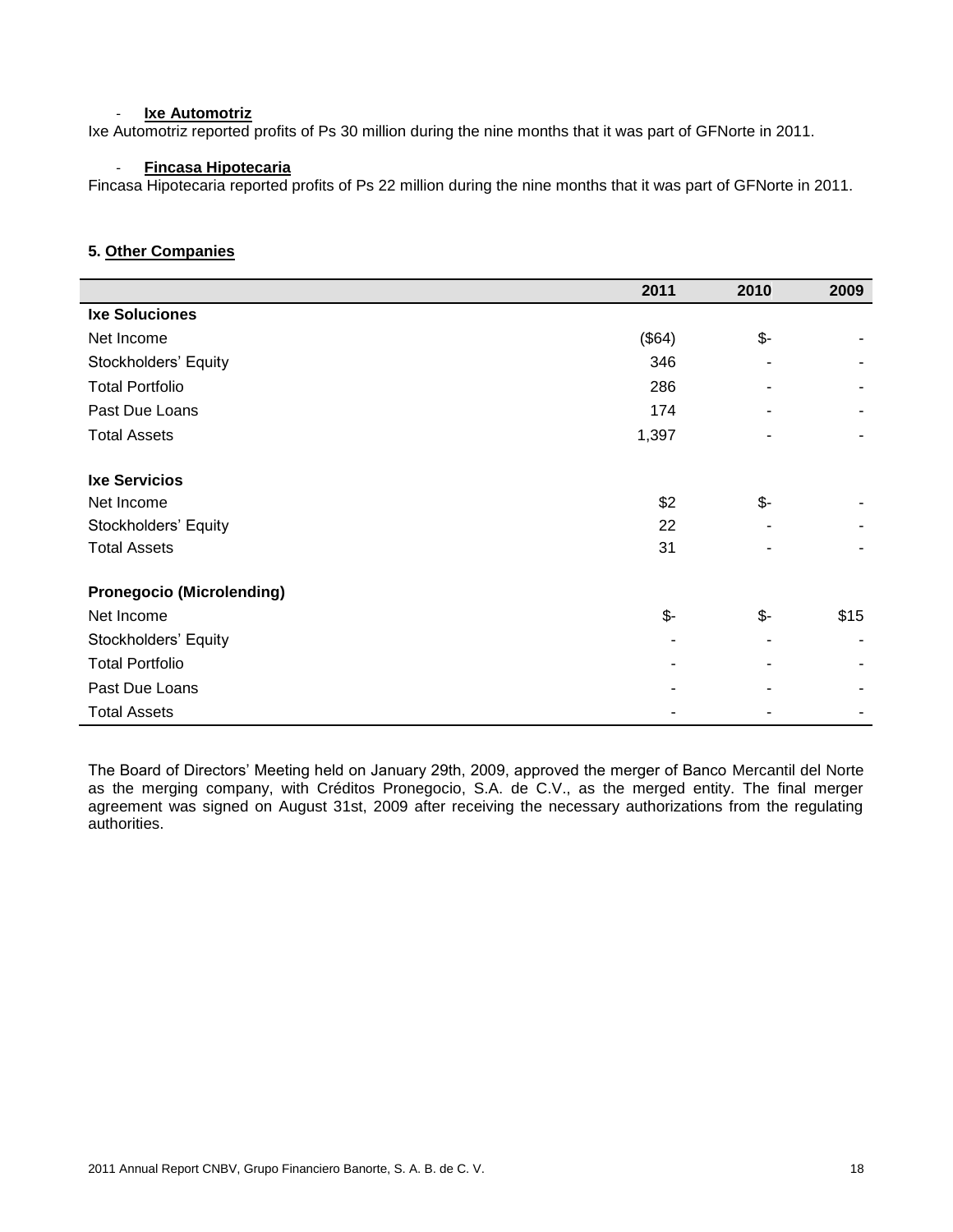#### **B) FINANCIAL SITUATION, LIQUIDITY AND CAPITAL RESOURCES**

#### **NET INCOME AND PROFITABILITY INDEXES**

#### **GFNorte Equity (\*)**

|                                                                   | 2011     | 2010     | 2009     |
|-------------------------------------------------------------------|----------|----------|----------|
| Paid-in Capital                                                   | 13,050   | 11,971   | 11,956   |
| Premium of Subscribed & Issued Shares                             | 18,006   | 1,673    | 1,525    |
| <b>Subscribed Capital</b>                                         | \$31,056 | \$13,644 | \$13,481 |
| <b>Capital Reserves</b>                                           | 3,224    | 3,181    | 3,154    |
| <b>Retained Earnings</b>                                          | 30,573   | 25,492   | 20,681   |
| Surplus (Deficit) from Valuation of Securities Available for Sale | 188      | 309      | 206      |
| Results from Valuation of Hedging Instruments                     | (2,537)  | (2,214)  | (1, 369) |
| Results from Conversions of Foreign Operations                    | (172)    | (1,000)  | (641)    |
| Net Income                                                        | 8,517    | 6,705    | 5,854    |
| <b>Earned Capital</b>                                             | \$39,793 | \$32,473 | \$27,885 |
| <b>Minority Interest</b>                                          | 6.233    | 4.110    | 3,608    |
| <b>Total Shareholders' Equity</b>                                 | \$77,082 | \$50,227 | \$44,974 |

Million Pesos.

The Banking Sector (100% including the Afore by the participation method and Ixe Banco) contributed with profits of Ps 7.26 billion in 2011, a 20% YoY increase from the previous year.

#### **Banking Sector Equity (\*)**

|                                                                   | 2011     | 2010     | 2009     |
|-------------------------------------------------------------------|----------|----------|----------|
| Paid-in Capital                                                   | 14.727   | 11,488   | 11,488   |
| Premium of Subscribed & Issued Shares                             | 3,294    | 2,491    | 2,490    |
| <b>Subscribed Capital</b>                                         | \$18,021 | \$13,979 | \$13,977 |
| <b>Capital Reserves</b>                                           | 5,990    | 5,172    | 4,659    |
| <b>Retained Earnings</b>                                          | 26,437   | 22,066   | 18,339   |
| Surplus (Deficit) from Valuation of Securities Available for Sale | 58       | 432      | 315      |
| Results from Valuation of Hedging Instruments                     | (2,675)  | (2,316)  | (1,404)  |
| Results from Conversions of Foreign Operations                    | (192)    | (1,061)  | (679)    |
| Net Income                                                        | 7,260    | 6,035    | 5,132    |
| <b>Earned Capital</b>                                             | \$36,878 | \$30,328 | \$26,361 |
| Minority Interest                                                 | 10       | 10       | 10       |
| <b>Total Shareholders' Equity</b>                                 | \$54,909 | \$44,316 | \$40,348 |
|                                                                   |          |          |          |

Million Pesos.

(\*) Does not include the Afore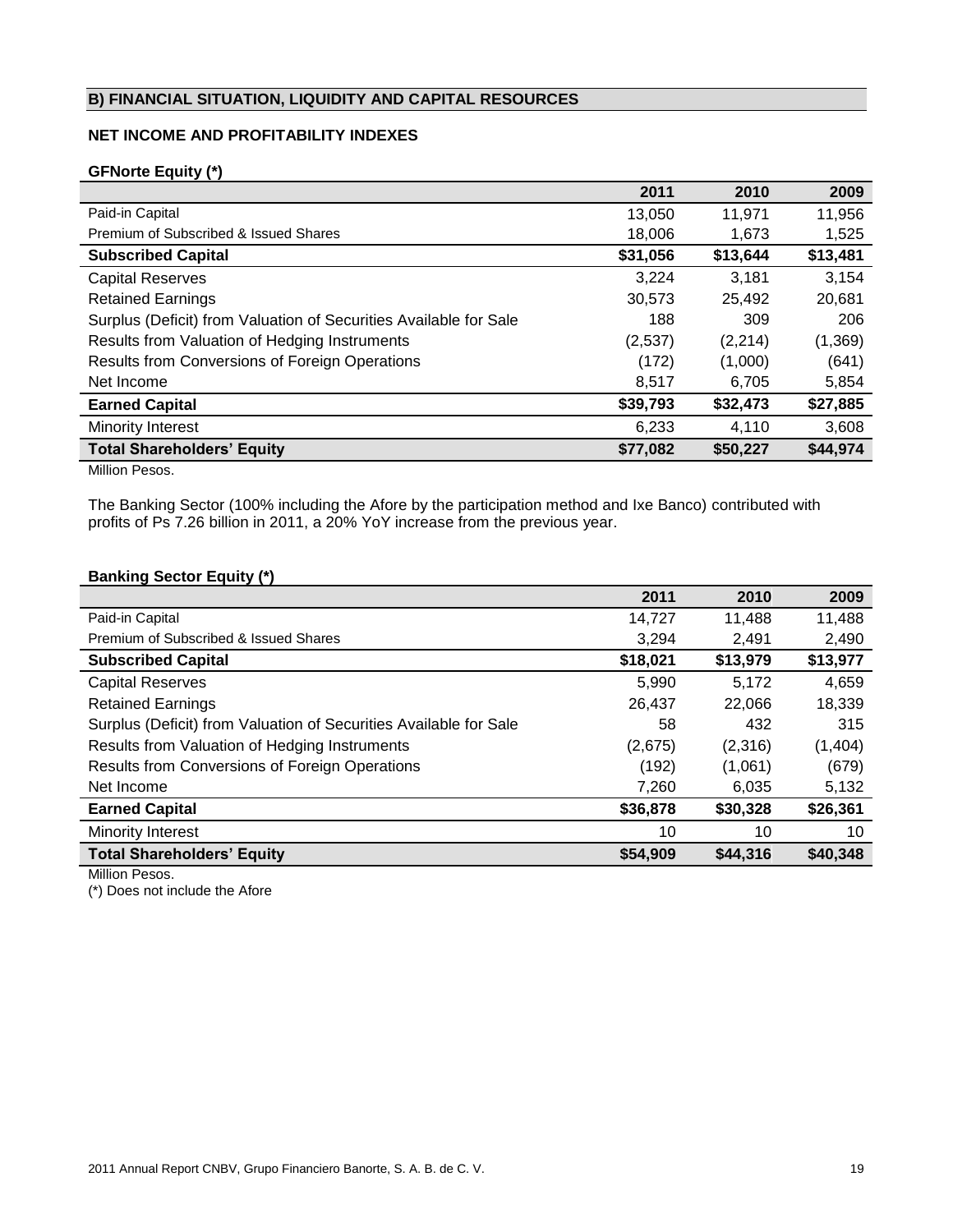#### **Banco Mercantil del Norte's Capitalization Ratio**

|                                         | <b>Dic-11</b> | <b>Dic-10</b> | <b>Dic-09</b> |
|-----------------------------------------|---------------|---------------|---------------|
| Tier 1 Capital                          | 42,003        | 39,369        | 35,380        |
| <b>Tier 2 Capital</b>                   | 8,367         | 13,252        | 14,277        |
| <b>Net Capital</b>                      | \$50,370      | \$52,621      | \$49,657      |
| <b>Credit Risk Assets</b>               | 270,972       | 222,146       | 203,305       |
| Market & Operational Risk Assets        | 119,340       | 104,335       | 92,741        |
| Total Risk Assets <sup>(1)</sup>        | \$390,312     | \$326,481     | \$296,046     |
| <b>Net Capital / Credit Risk Assets</b> | 18.6%         | 23.7%         | 24.4%         |
| <b>Capitalization Ratio</b>             |               |               |               |
| Tier 1                                  | 10.8%         | 12.1%         | 12.0%         |
| Tier 2                                  | 2.1%          | 4.1%          | 4.8%          |
| <b>Total Capitalization Ratio</b>       | 12.9%         | 16.1%         | 16.8%         |

Million Pesos.

(1) Without intercompany eliminations.

At closing of 2011 the Capitalization Ratio was 12.9% considering credit, market and operational risks and 18.6% when only considering credit risks. The Tier 1 ratio was 10.8% and Tier 2 was 2.1%. On an annual basis, the Capitalization Ratio in 2011 is (3.2 pp) less than in 2010 due to:

|     | Profits generated between 4Q10 and 4Q11:                       | $+ 1.8$ pp. |
|-----|----------------------------------------------------------------|-------------|
| 2)  | FX impact on Subordinated Obligations:                         | $+0.1$ pp.  |
| 3)  | Dividends Received from Afore Banorte Generali:                | $+0.1$ pp.  |
| 4)  | Increase in Risk Assets:                                       | $-2.5$ pp.  |
| -5) | Prepayment of Subordinated Debt:                               | $-1.4$ pp.  |
| 6)  | Investment in Afore XXI's capital:                             | $-0.8$ pp.  |
| 7)  | Payment of Dividends:                                          | $-0.2$ pp.  |
| 8)  | Valuation of hedging instruments and securizations:            | $-0.2$ pp.  |
| 9)  | Change in methodology for creating reserves in Consumer loans: | $-0.1$ pp.  |
|     |                                                                |             |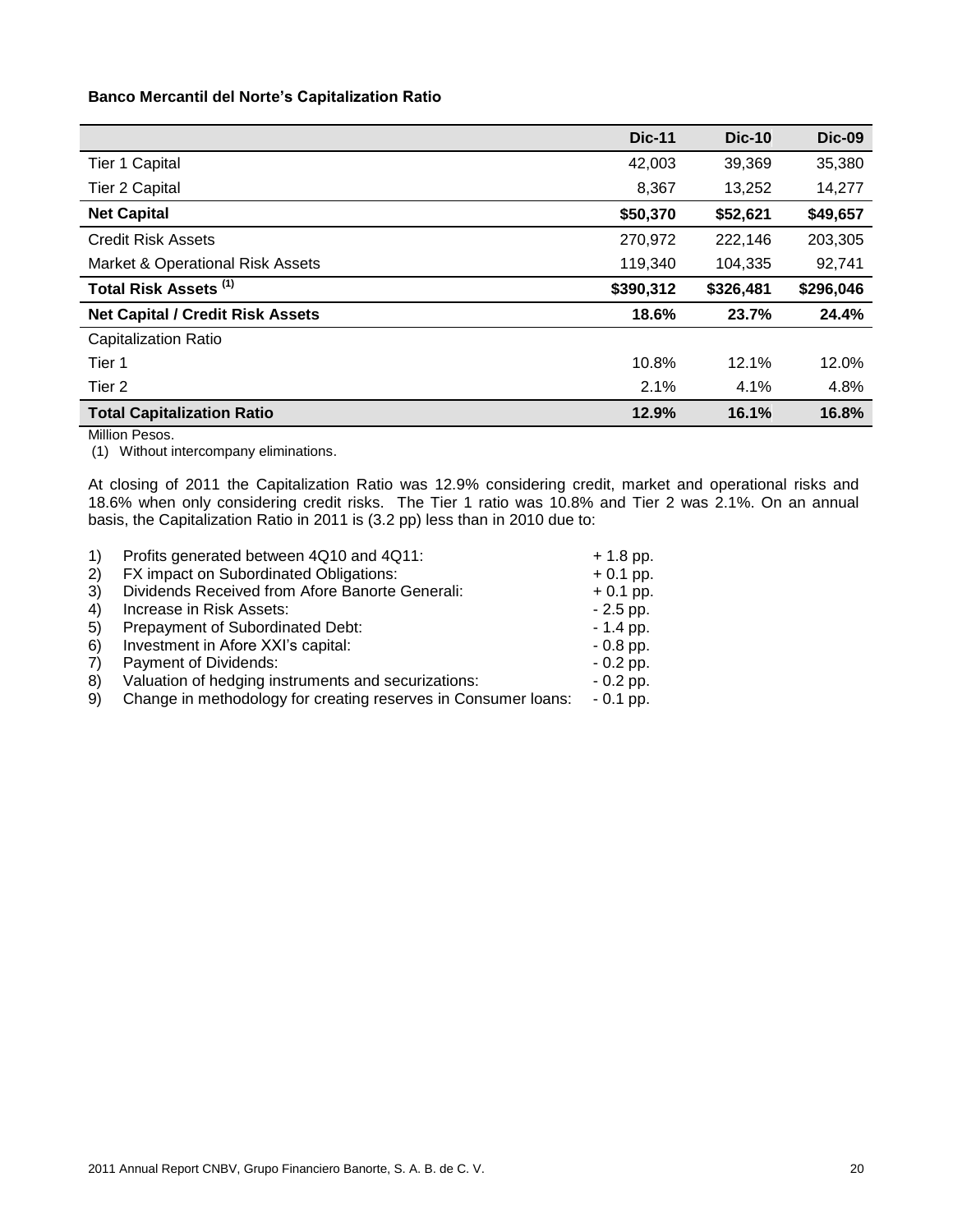#### **Ixe Banco's Capitalization Ratio**

|                                         | <b>Dic-11</b> |
|-----------------------------------------|---------------|
| <b>Tier 1 Capital</b>                   | 4,711         |
| Tier 2 Capital                          | 2,907         |
| <b>Net Capital</b>                      | \$7,618       |
| <b>Credit Risk Assets</b>               | 35,219        |
| Market & Operational Risk Assets        | 14,465        |
| Total Risk Assets <sup>(1)</sup>        | \$49,684      |
| <b>Net Capital / Credit Risk Assets</b> | 21.6%         |
| Tier 1                                  | 9.5%          |
| Tier 2                                  | 5.9%          |
| <b>Total Capitalization Ratio</b>       | 15.3%         |

At closing of December 2011, the Capitalization Ratio was 15.3% taking into consideration credit. market and operational risks, and 21.6% considering only credit risks. The Tier 1 ratio was 9.5% while Tier 2 was 5.9%. On an annual basis, the Capitalization Ratio in December 2011 is lower than the level in December 2010 as a result of:

| $\left( \begin{matrix} 1 \end{matrix} \right)$ | Impact of intangibles and assets that are deferred for over a year: |             |
|------------------------------------------------|---------------------------------------------------------------------|-------------|
|                                                | 2) FX impact on Subordinated Obligations:                           | $+0.9$ pp.  |
| 3 <sup>)</sup>                                 | Impact of capital increase:                                         | $+0.8$ pp   |
| 4)                                             | Impact of permanent investments in shares:                          | $-0.02$ pp. |
| 5)                                             | The growth of risk assets during the period:                        | $-3.1$ pp.  |

#### **CASH FLOW STATEMENT**

The cash flow statement reveals the availability of cash that the institution has at a certain point in time in order to meet its obligations with creditors. The structure of the cash flow statement provides details regarding the cash generated by the operation and uses of resources for net financing and the investment program. As of December 2011, available cash amounted to Ps 53.97 billion, 9% lower than the Ps 59.34 billion registered in December 2010.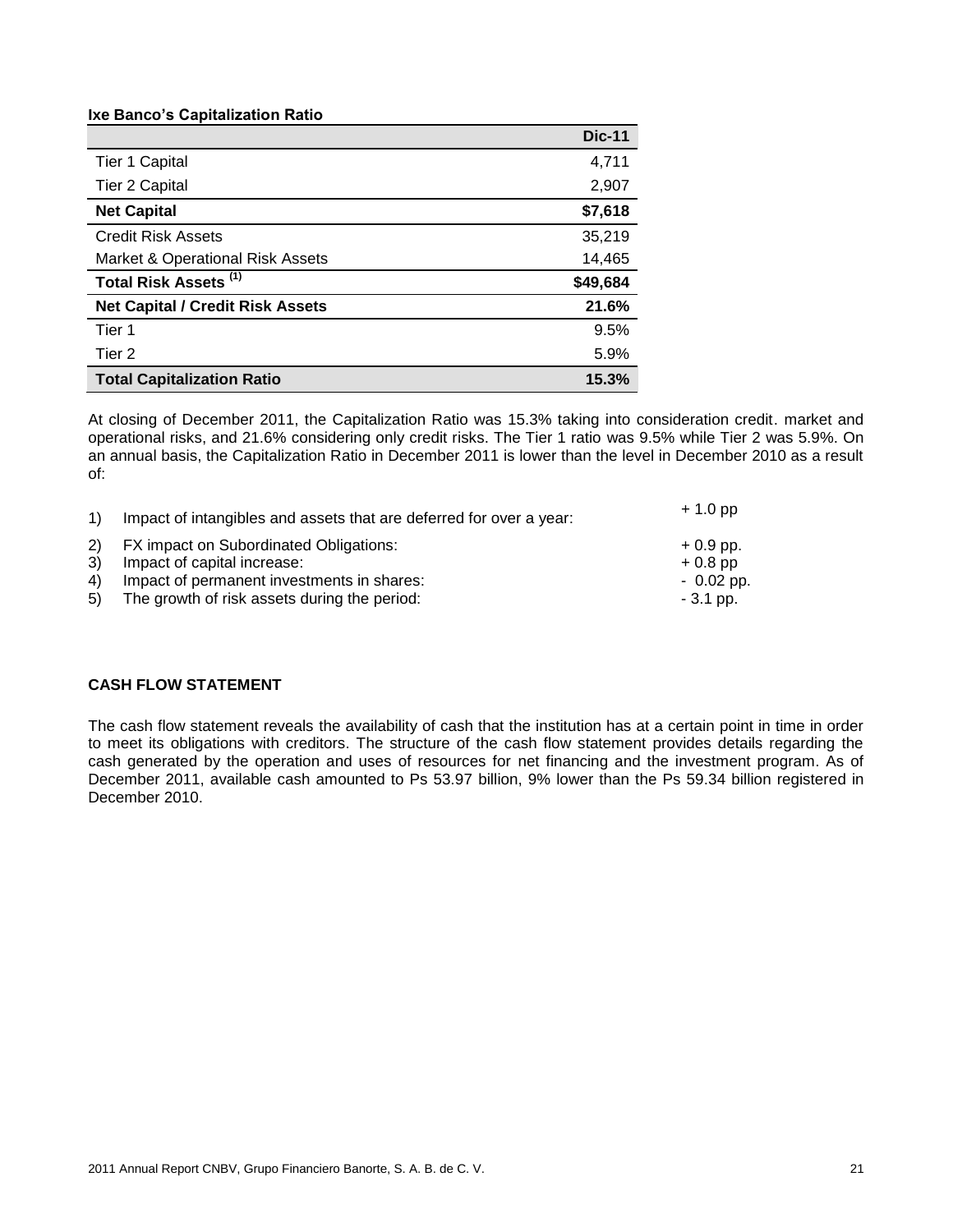#### **GFNorte Cash Flow Statement**

|                                                                                                   | 2011       | 2010      |
|---------------------------------------------------------------------------------------------------|------------|-----------|
| <b>Net Income</b>                                                                                 | \$8,517    | \$6,705   |
| Operations that do not generate or require resources:                                             |            |           |
| <b>Technical Reserves</b>                                                                         | 9,316      |           |
| Depreciations and Amortizations                                                                   | 1,596      | 1,181     |
| Provisions                                                                                        | (250)      | 430       |
| <b>Caused &amp; Deferred Taxes</b>                                                                | 3,552      | 2,805     |
| Undistributed earnings of subsidiaries and associates                                             | 1,093      | 337       |
|                                                                                                   | 23,824     | 11,458    |
| <b>OPERATING ACTIVITIES:</b>                                                                      |            |           |
| Change in Margin accounts                                                                         | (75)       | (159)     |
| Change in Treasury operations (investments in securities)                                         | (111, 755) | 7,626     |
| Change in repo debtor balances                                                                    | (3,247)    | (579)     |
| Change in Derivatives (assets)                                                                    | (8,741)    | (2,639)   |
| Change in Loan Portfolio                                                                          | (83,992)   | (25, 173) |
| Change in acquired collection rights                                                              | (1,767)    | 523       |
| Change in account receivables of insurance company (net)                                          | (953)      |           |
| Change in debtor premiums (net)                                                                   | (3, 442)   |           |
| Change in reinsurance companies (net) (assets)                                                    | (2,594)    |           |
| Change in benefits to be received from securitization operations                                  | 94         | (518)     |
| Change in foreclosed assets                                                                       | (1, 413)   | 94        |
| Change in other performing assets                                                                 | (4, 584)   | (2, 243)  |
| <b>Change in Deposits</b>                                                                         | 75,035     | 18,975    |
| Change in loans from banks and other institutions                                                 | 9,001      | 5,483     |
| Change in repo creditor balances                                                                  | 65,008     | (6, 892)  |
| Change in collateral sold or given in guarantee                                                   | 20         | 9         |
| Change in Derivatives (liabilities)                                                               | 10,577     | 2,684     |
| Change in Technical reserves (net)                                                                | 33,090     |           |
| Change in reinsurance companies (net) (liabilities)                                               | 1,246      |           |
| Change in subordinated obligations (liabilities)                                                  | (1,293)    | (350)     |
| Change in other operating liabilities                                                             | 7,753      | (645)     |
| Change in hedging instruments (related to operations)                                             | (214)      | 136       |
| Income Tax Payments                                                                               | (2, 556)   | (2, 592)  |
| Net cash generated from operations                                                                | (978)      | 5,198     |
|                                                                                                   |            |           |
| <b>INVESTMENT ACTIVITIES:</b>                                                                     | 253        | 304       |
| Receivables from acquisition of property and fixed assets                                         |            |           |
| Payments for acquisition of property and fixed assets<br>Payments for acquisition of subsidiaries | (3,318)    | (2, 215)  |
|                                                                                                   |            | 69        |
| Payments for acquisition of other permanent investments                                           | (3,004)    | (171)     |
| Receivables from other permanent investments                                                      | 131<br>20  | 227       |
| Receivables from cash dividends<br>Net cash used for investment activities                        | (5,918)    | (1,785)   |
|                                                                                                   |            |           |
| <b>FINANCING ACTIVITIES:</b>                                                                      |            |           |
| Payment of cash dividends                                                                         | (1, 157)   | (1,029)   |
| Repurchase of shares                                                                              | 461        | 69        |
| Net cash used for financing activities                                                            | (696)      | (960)     |
| Change in permanent investments due to consolidation                                              | 2,060      |           |
| Increase (decrease) in cash and equivalents                                                       | (5,532)    | 2,453     |
| Adjustments to cash flow for variations in exchange rates                                         | 162        | (133)     |
| Cash and equivalents at the beginning of the period                                               | 59,338     | 57,018    |
| Cash and equivalents at the end of the period                                                     | \$53,968   | \$59,338  |
|                                                                                                   |            |           |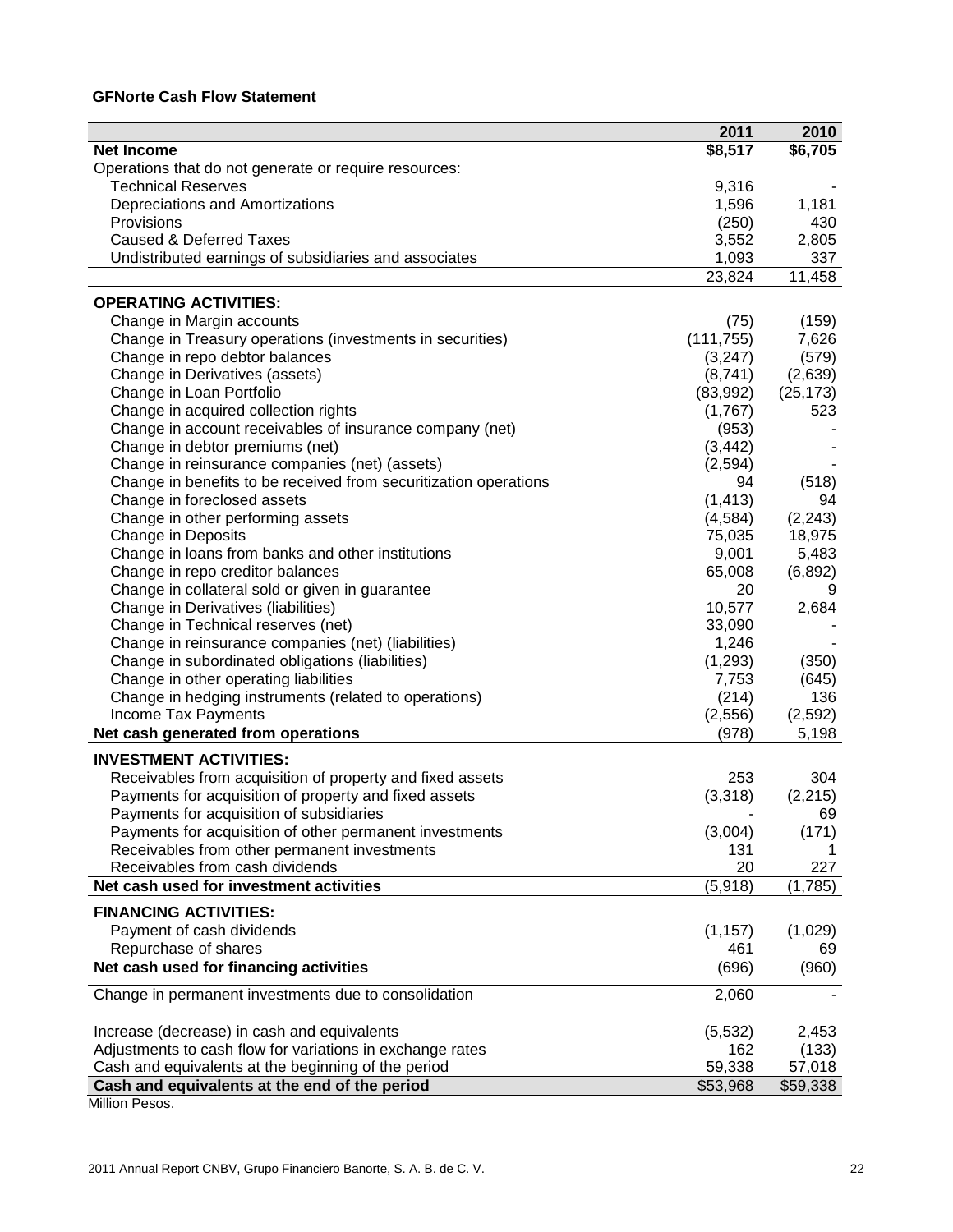#### **DIVIDENDS**

On October 17, 2011, the Ordinary General Shareholders' Meeting approved changes to the Dividend Policy, in order to align dividend payments to the Financial Groups' business performance. As of this year, dividend payments will be as follows:

- 1. 16% of recurring net income in the event that profit growth is between 0% and 10% during the year.
- 2. 18% of recurring net income in the event that profit growth is between 11% and 20% during the year.
- 3. 20% of recurring net income in the event that profit growth is greater than 21%.

#### **POLICIES GOVERNING TREASURY ACTIVITIES OF THE BANK (MAIN SUBSIDIARY OF THE FINANCIAL GROUP)**

#### **Regulatory Framework**

- 1. All operations carried out by the Treasury will be executed in strict accordance to regulations set by the regulatory authorities of the Banking Institutions such as Central Bank (BANXICO), National Banking and Securities Commission (CNBV), Ministry of Finance and Public Credit (SHCP), as well as to those established in the Ley de Instituciones de Credito (Law of Credit Institutions).
- 2. The Treasury is subject to the policies regarding thresholds and management of liquidity risks set by the Risk Policies' Committee in the manual of Risk Administration.

#### **Treasury Management**

In order to maintain a prudent strategy in the management of assets and liabilities through stable funding sources, constitute and maintain liquid assets at optimum levels, the Treasury will monitor the following limits to maintain an appropriate level of liquidity:

- 1. Diversification of funding sources, accessing several markets in order to diversify funding sources.
- 2. Structure liabilities in such a way so as to avoid the accumulation of maturities that significantly influence the administration and control of the resources that the Treasury operates.
- 3. Ensure liquidity in adverse times by tapping long term liabilities.
- 4. Liquid Assets. Maintain a balanced liquid assets-total assets ratio.
- 5. Additional Liquidity. Maintain a highly liquid inventory of assets to ensure the immediate availability of resources.
- 6. Transfer Prices. The Treasury will have the exclusive faculty to determine and propose to the Risk Policies' Committee the transfer costs of assets and liabilities.

#### **Sources of Financing/International Treasury**

Sources of financing for the International Treasury should be classified in a monthly report indicating the sources of available resources, their use and concentration:

- 1. Public:
	- Checking accounts (via the network of branches and corporations).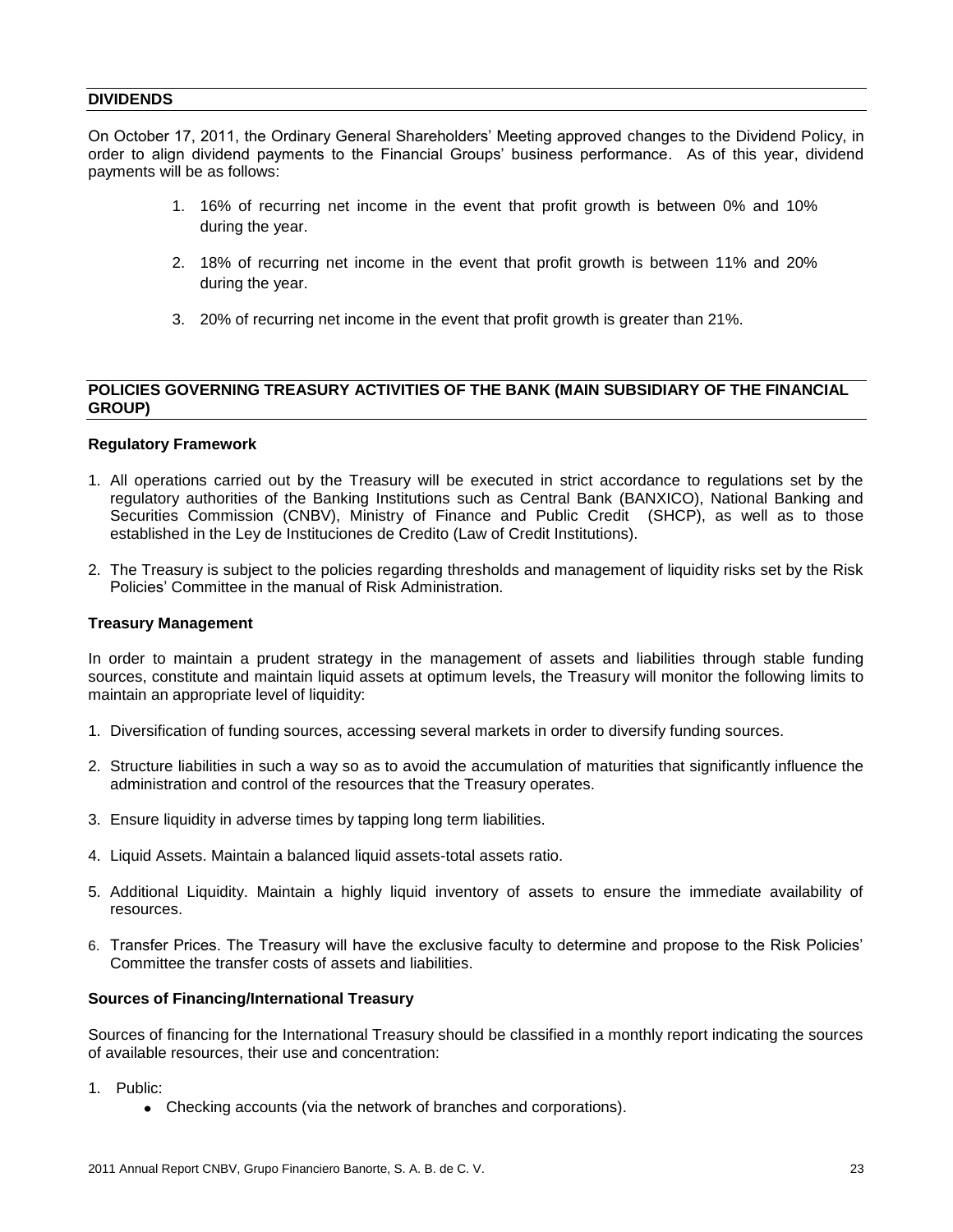- 2. Market:
	- Commercial paper.
	- Cross Currency Swaps
	- Syndicated Loans.
	- Securitizations
	- Deposit Certificates.
- 3. National banks and Development Funds:
	- National banks.
	- Funds.
- 4. Correspondent Banks:
	- Foreign banks.
- 5. Available lines of credit: (not available)
	- Commercial paper.
	- Correspondent Banks.
- a. Through diverse Long Term Financing Programs, proposals will be studied, analyzed and implemented, in order to consolidate an adequate debt profile.
- b. Send the liquidity coefficients tests' results to the authorities and the Head of Risk Control simultaneously, so it can be monitored.
- c. The International Treasury will review the liquidity ratio limits set by the Risk Policies' Committee and the authorities on a daily basis.
- d. The International Treasury, in coordination with the Head of Risk Control, will monitor the results of its daily calculations of liquidity coefficients.

#### **PAID AND DEFERRED TAXES**

| Concept                | As of December 31st, 2011 |
|------------------------|---------------------------|
| Income Tax (ISR)       | 2,619                     |
| Profit Sharing (PTU)   | 472                       |
| <b>IMPAC</b>           | $\mathbf 0$               |
| Updated caused taxes   | $\mathbf 0$               |
| Deferred ISR & PTU     | 933                       |
| Updated deferred taxes | $\Omega$                  |
| <b>Total</b>           | \$4,024                   |
| Million Pesos.         |                           |

| <b>Temporary Asset Differences</b>                                  | <b>ISR</b> | <b>PTU</b> | <b>Net</b>     |
|---------------------------------------------------------------------|------------|------------|----------------|
| Tax losses                                                          | 554        | 0          | 554            |
| Provisions for possible loan losses                                 | 215        | 0          | 215            |
| Uniteller & Banorte USA tax losses                                  | 4          | 0          | $\overline{4}$ |
| Deferred State Tax on assets                                        | 9          | 0          | 9              |
| Non-deductible provisions and accumulated income                    | 706        | 97         | 803            |
| Excess book value over fiscal value of repossessed and fixed assets | 396        | 66         | 462            |
| <b>Reducible Profit Sharing</b>                                     | 139        | 45         | 184            |
| Excess of preventive reserves for credit risks on fiscal limit      | 1,198      | 375        | 1.573          |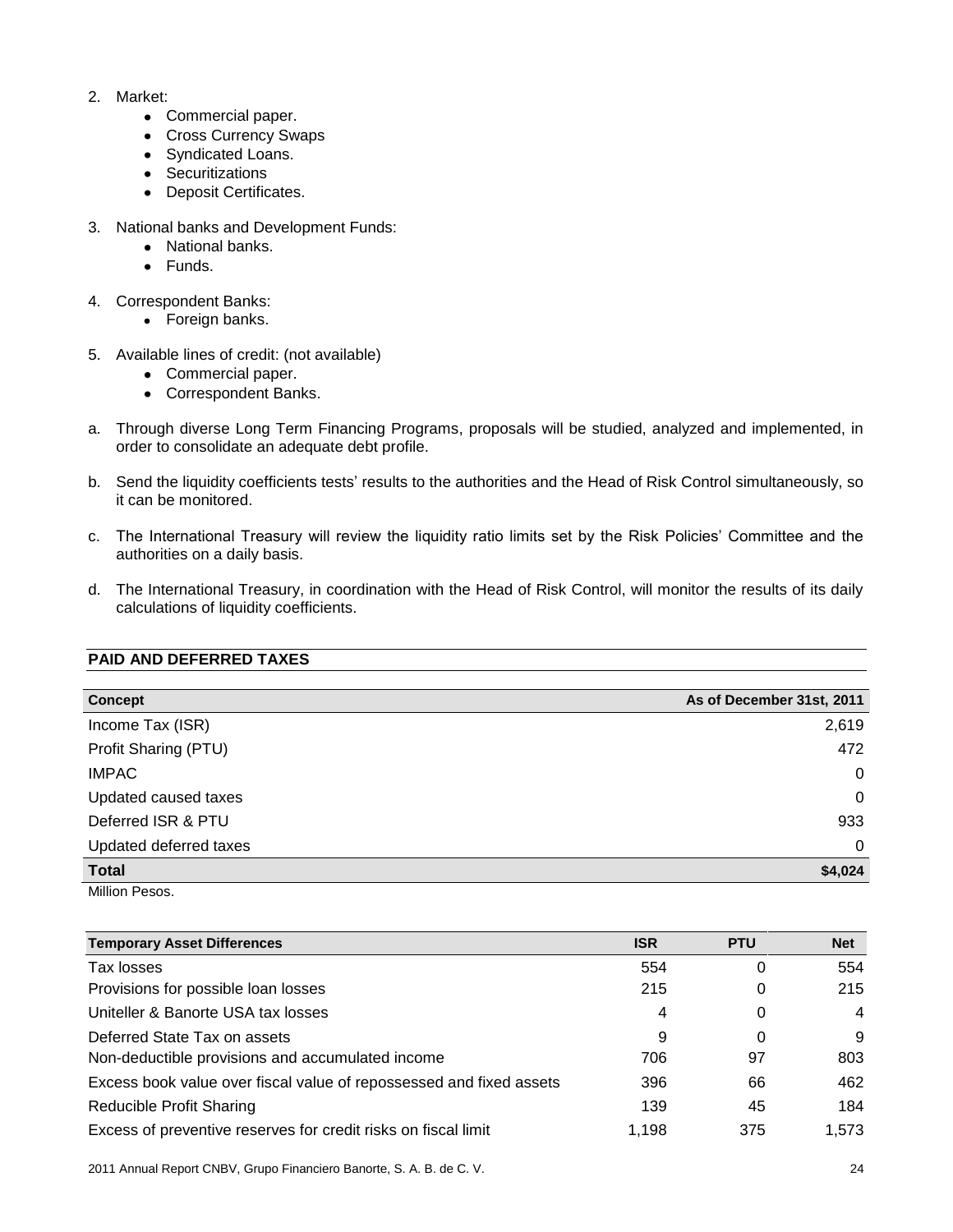| <b>Temporary Asset Differences</b> | <b>ISR</b> | <b>PTU</b> | <b>Net</b> |
|------------------------------------|------------|------------|------------|
| Fees collected in advance          | 110        | 31         | 141        |
| <b>Others</b>                      | 33         |            | 33         |
| <b>Total Assets</b>                | \$3,364    | \$614      | \$3,978    |

| <b>Temporary Liability Differences</b>                                        | <b>ISR</b> | <b>PTU</b> | <b>Net</b> |
|-------------------------------------------------------------------------------|------------|------------|------------|
| Applied tax losses                                                            | (86)       | 0          | (86)       |
| Capital project expenses                                                      | (329)      | (110)      | (439)      |
| Excess book value over fiscal value for fixed assets and anticipated expenses | (3)        | 0          | (3)        |
| <b>Pension Fund Contributions</b>                                             | (778)      | (270)      | (1,048)    |
| Loan Portfolio Acquisitions                                                   | (660)      | (122)      | (782)      |
| Provisions                                                                    | (895)      | (64)       | (959)      |
| Federal Home Loan Bank Dividends                                              | (2)        | 0          | (2)        |
| Intangible Assets                                                             | (146)      | 0          | (146)      |
| Deferred derived from applying the purchase methodology to Ixe                | (498)      | 0          | (498)      |
| Unrealized capital gain from Special Reserve                                  | (54)       | 0          | (54)       |
| <b>Total Liabilities</b>                                                      | (\$3,451)  | ( \$566)   | (\$4,017)  |
| <b>Assets (Liabilities) Accumulated Net</b>                                   | (\$87)     | \$48       | (\$39)     |

Million Pesos.

Banorte recognizes the effect of deferred taxes determined under the method of assets and liabilities, in accordance with NIF D-4 "Accounting Approaches for Income Tax, Taxes on Assets and Employee Profit Sharing", and the INIF-8 "Effects of Corporate Tax at a Basic Rate (IETU)", through the comparison of the accounting and fiscal values of the same. Temporary differences arise from this comparison to which the corresponding tax rate was applied.

On the other hand, employee profit sharing (PTU) is calculated taking into consideration the temporary differences that arise during the year to which the corresponding fiscal rate is applied, creating a liability or benefit in the future, likewise, projections were made to calculate the IETU and compare it with the ISR, determining that Banorte and its subsidiaries will continue paying Income Tax (ISR), therefore, no adjustments were made to the calculation of deferred taxes.

The net effect of all the aforementioned operations are shown in the Balance Sheet under assets entitled "Deferred Taxes".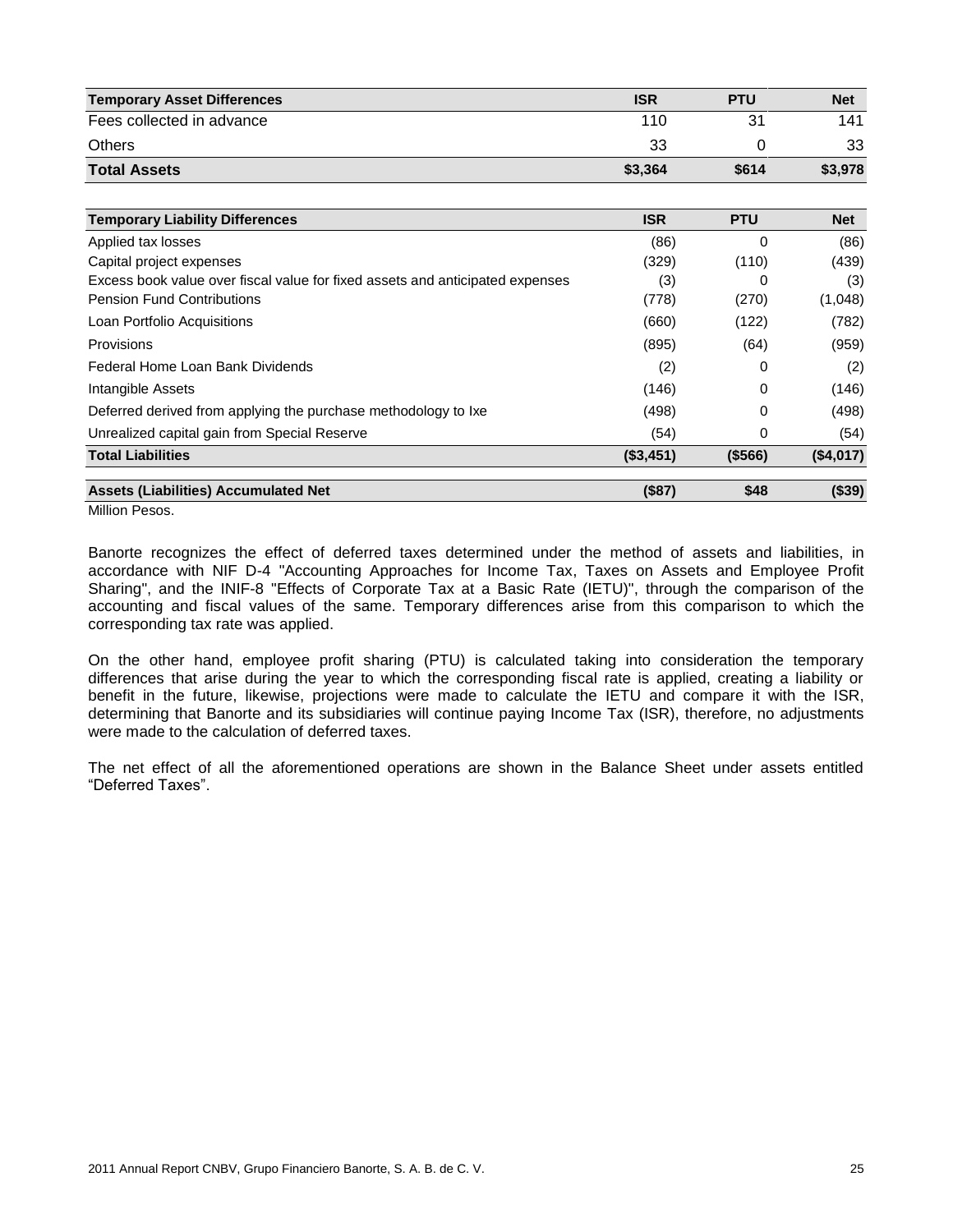The deferred taxes for each subsidiary as of December 31 $^{\rm st}$ , 2011 are as follows:

| <b>Deferred Taxes</b>                   | As of December 31st, 2011 |
|-----------------------------------------|---------------------------|
| Banco Mercantil del Norte S.A.          | 65                        |
| Grupo Financiero Banorte S.A.B. de C.V. | (492)                     |
| Casa de Bolsa Banorte S.A. de C.V.      | (102)                     |
| Almacenadora Banorte S.A. de C.V.       | (5)                       |
| Seguros Banorte Generali S.A. de C.V.   | 128                       |
| Pensiones Banorte Generali S.A. de C.V. | (107)                     |
| IXE Banco S.A.                          | 265                       |
| IXE Casa de Bolsa S.A. de C.V.          | 53                        |
| IXE Fondos S.A. de C.V.                 | 2                         |
| IXE Automotriz S.A. de C.V.             | 27                        |
| IXE Soluciones S.A. de C.V.             | 36                        |
| Fincasa Hipotecaria S.A. de C.V.        | 91                        |
| <b>Total</b>                            | ( \$39)                   |
| Million Pesos.                          |                           |

#### **TAX CREDITS OR DEBTS**

The tax credits listed below are currently in litigation:

|                                                                   | As of December 31st, 2011 |
|-------------------------------------------------------------------|---------------------------|
| <b>BANORTE</b>                                                    | \$224                     |
| Value Added Tax (IVA) not credited for the 2006 fiscal year       | 200                       |
| IMSS fees, various occupations                                    | 5                         |
| <b>INFONAVIT fees, various occupations</b>                        | 19                        |
| <b>RETIREMENT SAVINGS (AFORE BANORTE)</b>                         | \$23                      |
| Fiscal year 2003 (330-SAT-17738)                                  | 8                         |
| Fiscal year 2004 (330-SAT-VIII-6-11775)                           | 15                        |
| <b>BROKERAGE</b>                                                  | \$60                      |
| Fiscal year 2003 (document 900 06 05-2008-11006)                  | 25                        |
| Fiscal year 2007 (document 900 06 05-2010-03968)                  | 35                        |
| <b>MUTUAL FUNDS (OPERADORA DE FONDOS BANORTE, S. A. DE C. V.)</b> | \$6                       |
| Fiscal year 2004 (document 900 06-02-2008-15698)                  | 6                         |
| ANNUITIES (PENSIONES BANORTE GENERALI, S.A. DE C.V.)              | \$24                      |
| Fiscal year 2003 (document 900 06 01-2009-9512)                   | 8                         |
| Fiscal year 2006 (document 900-06-02-02-00-2009-5083)             | 9                         |
| Fiscal year 2007 (document 900 06-05-2010-03908)                  | $\overline{7}$            |
| <b>INSURANCE (SEGUROS BANORTE GENERALI, S. A. DE C. V.)</b>       | \$345                     |
| Fiscal year 2002 (document 900 06 01-2008-6558)                   | 10                        |
| Fiscal year 2002 (document 900 06 01-2008-6557)                   | 273                       |
| Fiscal year 2003 (document 900-06-01-2009-9518)                   | 15                        |
| Fiscal year 2004 (document 900-06-01-2010-9212)                   | 47                        |

Million Pesos.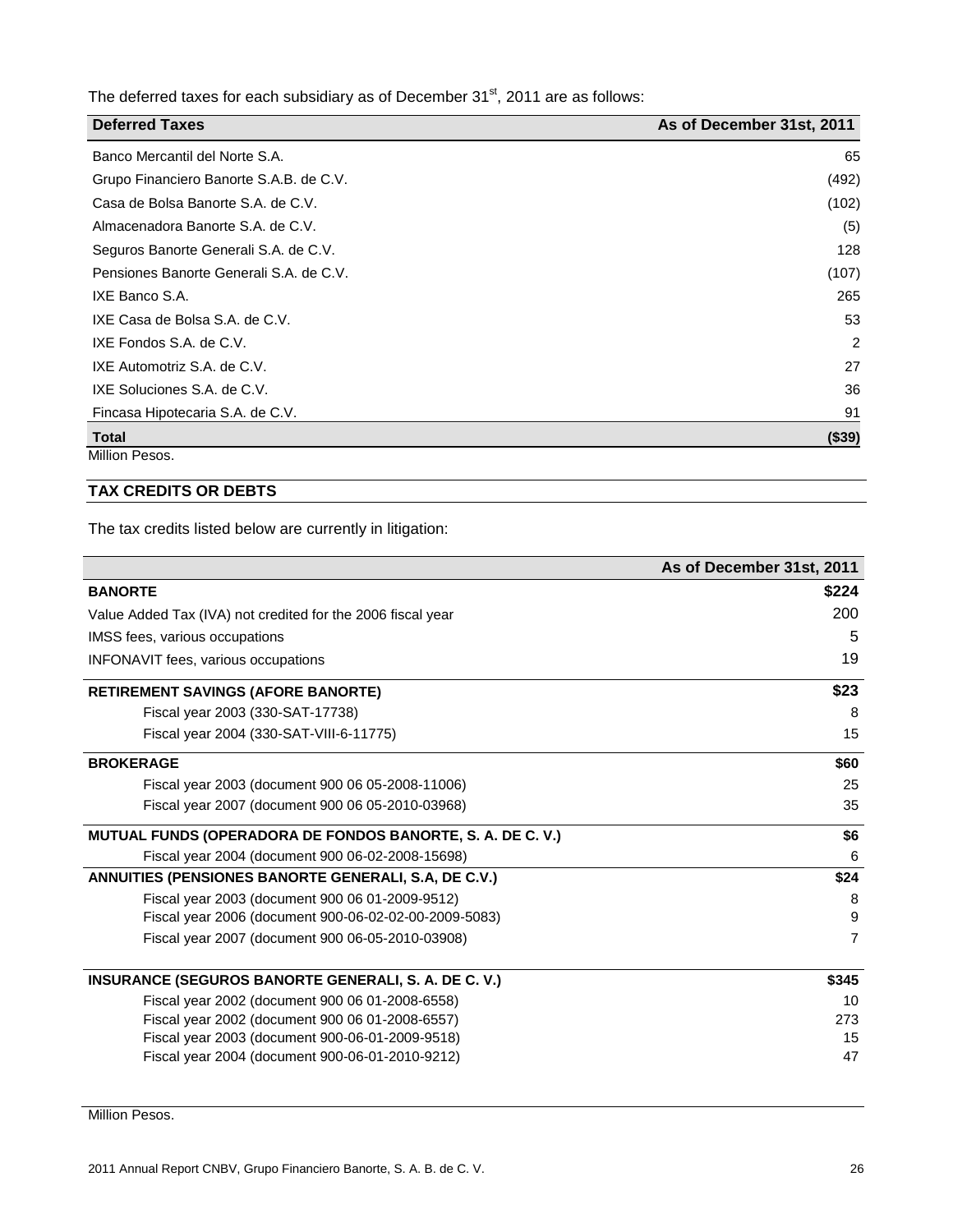#### **C) Internal Control**

At Grupo Financiero Banorte, we recognize that internal control is the responsibility of each member of the Institution and therefore, it is implicit in daily performance, in order to be permanently spread and promoted at all levels within the Institution.

The Internal Control System (ICS) of Grupo Financiero Banorte, S. A. B. de C.V., has been structured in accordance with guidelines set by its Board of Directors and establishes the general internal control framework for the companies that comprise GFNorte, as well as how the internal workings should be operated, in order to provide reasonable security with regard to effectiveness and efficiency of operations, dependability of financial information and the fulfillment of regulations and the legal framework.

The ICS's mission is to support the operation of appropriate internal controls in transactions, generation and recording of information. It is comprised of several elements:

- A. Board The Board of Directors with the support of the Advisory Board, Management Committee, the Risk Policies' Committee, the Audit and Corporate Practices' Committee, the Human Resources' Committee and of the Designation Committee.
- B. The CEO and his support groups, comprised of the Unit of Integral Risk Administration (UAIR), Legal and Compliance, are responsible to ensure that the appropriate levels of control and risk in the Group's operations are maintained.
- C. Internal Audit, External Audit and the Commissary (the Commissary only applies to subsidiaries of GFNorte) provide additional support to oversee ICS operations and provide reasonable assurance on the dependability of the information generated.
- D. Top Management is responsible to ensure that the ICS operates in accordance with the functions and responsibilities that were assigned to it, as well as promoting compliance with regulations established for the Institution and the strategies defined by the CEO.
- E. Documents that establish the general criteria of control that should be followed in the operation and registration of transactions, in the use of human resources, materials and technologies; in the use, security, opportunity and reliability of information; and in the due execution of external and internal norms. The Code of Conduct establishes the behavior that all consultants, officials or employees of the Group should assume in carrying out their activities.
- F. Manuals of policies and procedures that standardize documentation, registration and liquidation operations carried out by the Institution and establish control points that should be observed, assuring the segregation of functions, the clear assignment of responsibilities, the back-up of information and the prevention of illicit acts.

During 2011 activities were continuously being developed that focused on strengthening the control environment, evaluating and managing risks, establishing and monitoring controls, and ensuring the quality of the information; placing special emphasis on:

- A. The Board of Directors analyzed and, at the request of CAPS, ratified its authorization of the basic ICS documents: Code of Conduct, Objectives and Limitations of Internal Control and General Policies for Human Resources and Materials, according to that specified in the external regulation.
- B. The process of incorporating the financial institutions that previously integrated IXE Grupo Financiero began, in order to align them to the internal control system of Grupo Financiero Banorte, both in terms of corporate governance, as well as in the structures and systems of the areas of Control.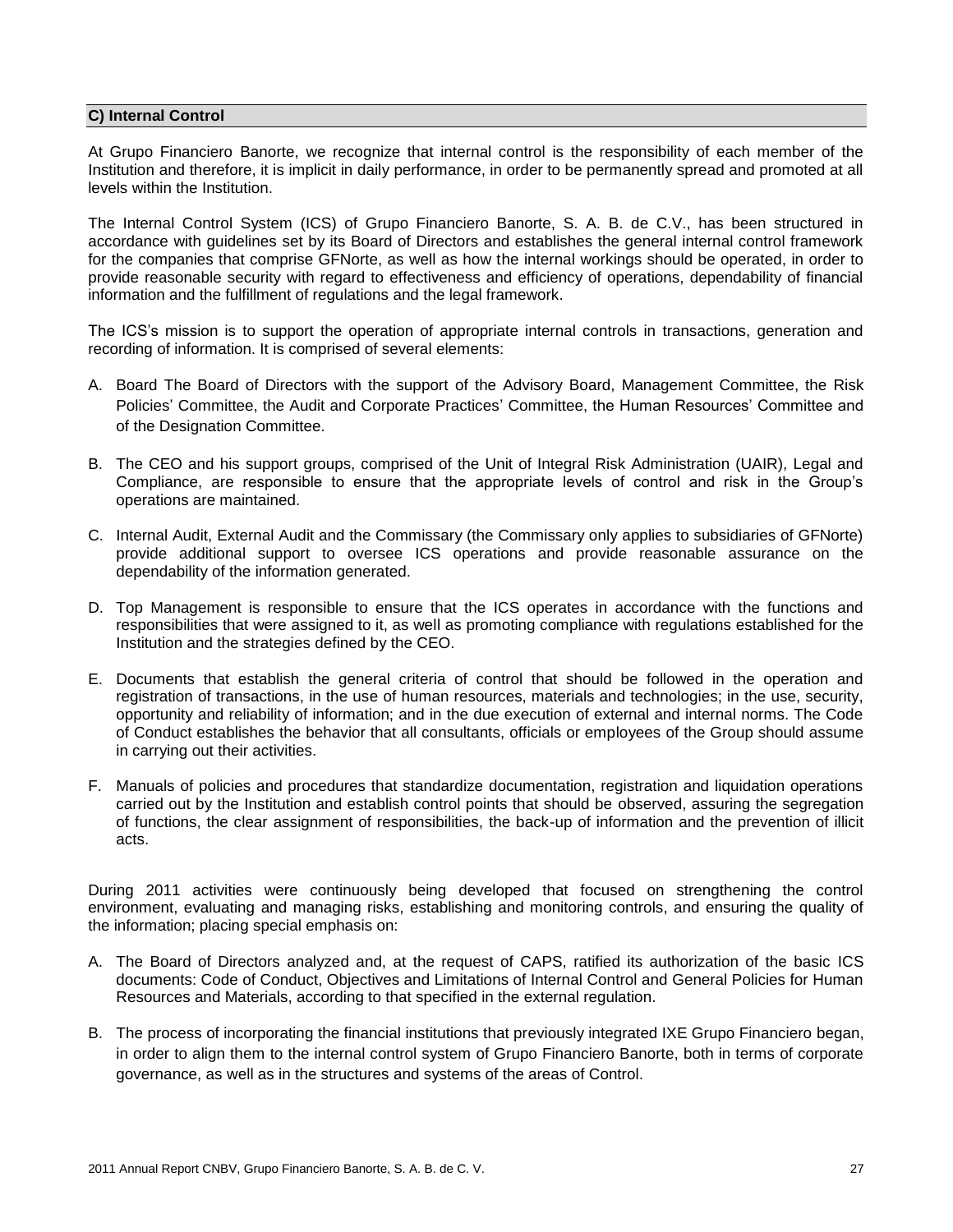- C. The different Corporate Government Committees received the necessary financial, economic, accounting and/or legal information corresponding to each case, in order to make the appropriate decisions.
- D. Manuals of policies and procedures were kept updated with changes in external regulations, new products and changes to institutional procedures or improvements in internal controls. Additionally, the follow-up of improvements regarding observations made by different ICS members was also maintained.
- E. Requirements made by Supervising Authorities were met and the delivery of information required by external regulations was fulfilled.
- F. The different business and support processes of GFNorte's operations are monitored through Process and Management Controllers, who periodically report on the execution and if the case identification of areas of opportunity for their timely remediation.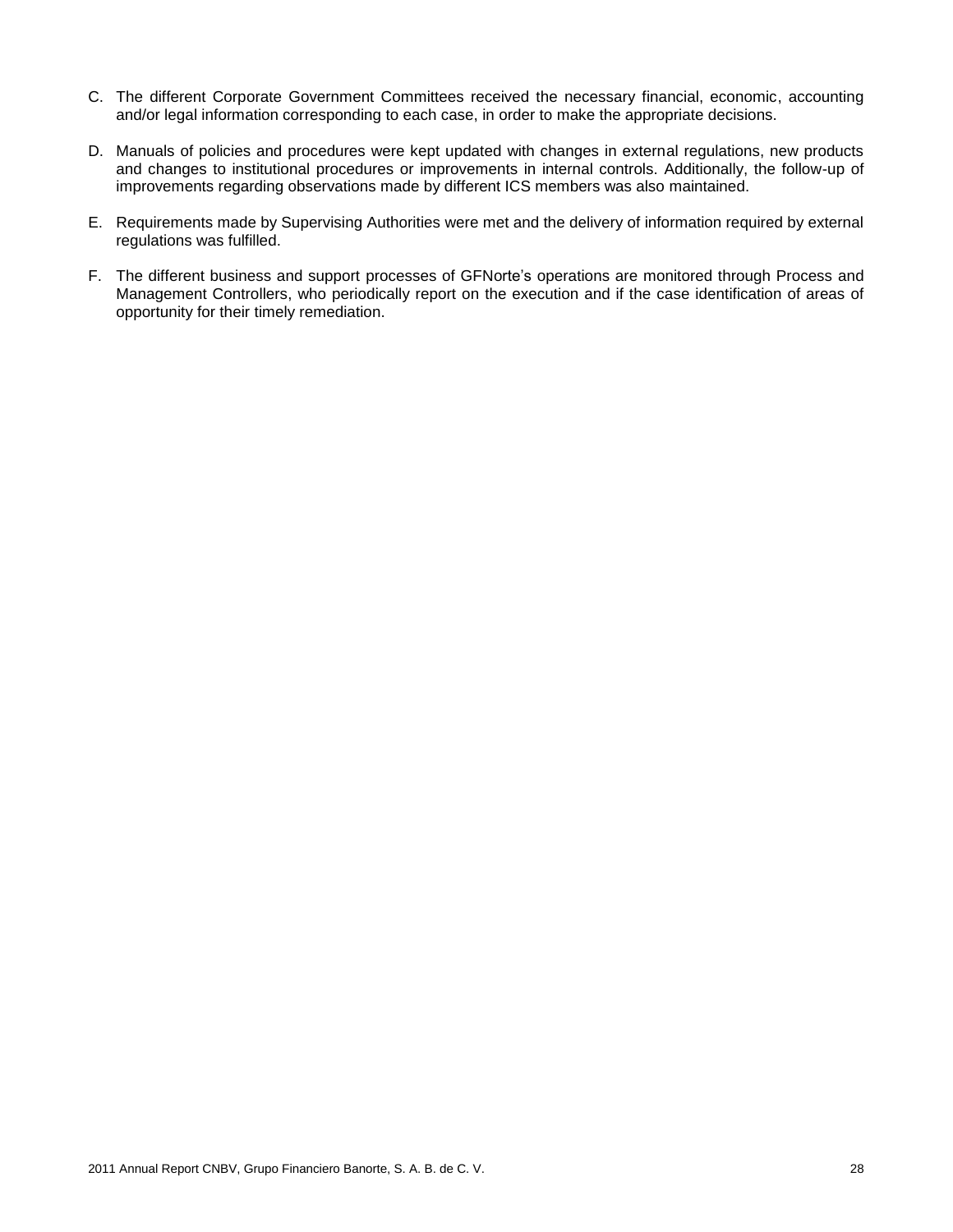# **II. MAIN TRANSACTIONS AND INTRAGROUP EXHIBITS**

#### **OPERATIONS WITH RELATED PERSONS AND CONFLICTS OF INTEREST**

At GFNorte, loans to related individuals and companies do not exceed the limit of 50% of basic capital.

|                                          | <b>GFNorte</b> |               |          |
|------------------------------------------|----------------|---------------|----------|
|                                          | <b>Dic-11</b>  | <b>Dic-10</b> | $Dic-09$ |
| Portfolio Art. 73                        | \$12,732       | \$8,772       | \$7,362  |
| Portfolio Art. 73 / 50% of Basic Capital | 59.8%          | 47.1%         | 46.2%    |

On **December 31st, 2011**, the total portfolio of performing loans under Article 73 of the Law of Credit Institutions, was Ps 12.732 billion (including Ps 566 million in loan obligations, which are registered in memorandum accounts), representing 4.2% of total loan obligations (excluding the balance of Debtor Support Programs). Of the total related loans, Ps 4.72 billion were loans granted to clients linked to members of the Board of Directors, Ps 1.09 billion were to clients linked to shareholders, and Ps 6.92 billion were linked to companies related to GFNorte.

The related loans were granted and rated in accordance with the same policies, procedures and rating systems that apply to the rest of GFNorte's loan portfolio, based on the general dispositions applicable to credit institutions with regard to rating of loan portfolios issued by the CNBV and the internal methodology authorized by CNBV, to rate the commercial loan portfolio. 100% of related loans are rated as Category "A" and a large majority of these loans are classified as commercial loans.

In accordance with Article 73 of the Law of Credit Institutions, the balance of GFNorte's related loan portfolio for individuals and corporations at closing of December 2011 was 59.8% of the limit set by Banco de Mexico (Central bank) of 50% of the basic part of the net capital.

On **December 31, 2010**, the total portfolio of performing loans under Article 73 of the Law of Credit Institutions, was Ps 8.77 billion (including Ps 948 million in loan obligations, which are registered in memorandum accounts), representing 3.5% of total loan obligations (excluding the balance of Debtor Support Programs). Of the total related loans, Ps 2.43 billion were loans granted to clients linked to members of the Board of Directors, Ps 1.83 billion were to clients linked to shareholders, and Ps 4.52 billion were linked to companies related to GFNorte.

The related loans were granted and rated in accordance with the same policies, procedures and rating systems that apply to the rest of GFNorte's loan portfolio, based on the general dispositions applicable to credit institutions with regard to rating of loan portfolios issued by the CNBV and the internal methodology authorized by CNBV, to rate the commercial loan portfolio. 97% of related loans were rated as Category "A" and the majority of these loans were classified as commercial loans.

In accordance with Article 73 of the Law of Credit Institutions, the balance of GFNorte's related loan portfolio for individuals and corporations at closing of December 2010 was 47.1% of the limit set by Banco de Mexico (Central bank) of 50% of the basic part of the net capital.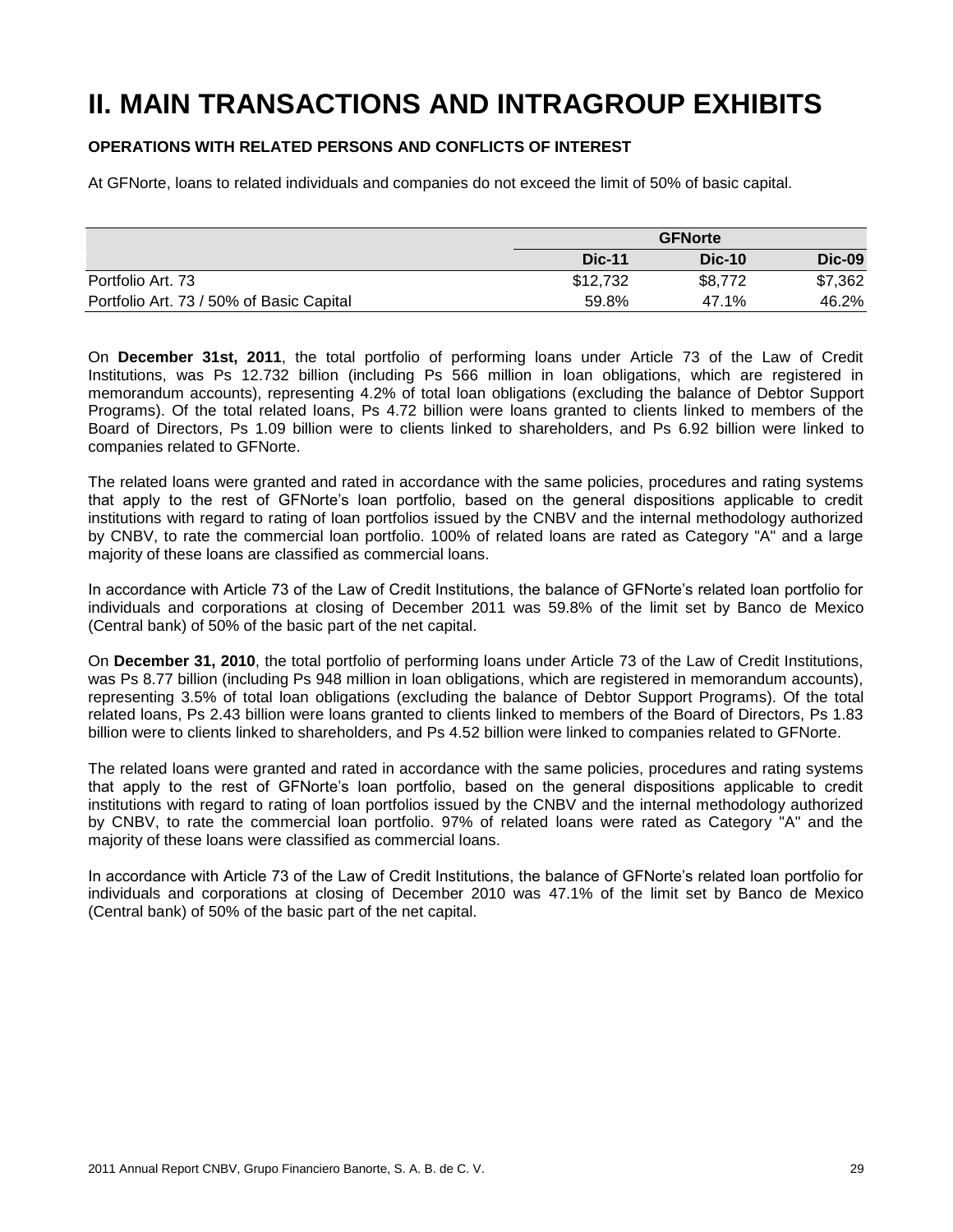# **III. BOARD OF DIRECTORS**

The Board of Directors of Grupo Financiero Banorte, S. A. B. de C. V (GFNorte) is made up of 15 members of which 8 (53.33%) are independent. Alternate Members can only replace their respective proprietary members in the event of a temporary vacancy, with the understanding that Alternates of Independent Board Members must have this same capacity. The Chairman Emeritus has no alternate.

Frequency of sessions: The Board meets every quarter and under extraordinary circumstances by request of the Board's Chairman, by 25% of the proprietary members, or by the President of the Audit and Corporate Practices' Committee.

Quorum: 51% of the Board Members with the inclusion of at least one independent.

- All proprietary members of the Board have voice and vote in the sessions.
- In the absence of a proprietary member, the alternate is entitled to vote and his/her presence is considered  $\bullet$ part of the required quorum.
- When a proprietary member is present, the alternate is not entitled to vote and his/her presence is not considered part of the required quorum.
- Decisions are made by the majority of votes of those present.

The Board of Directors named for the 2011 fiscal year by the Annual General Ordinary Shareholders' Meeting and the General Ordinary Shareholders' Meeting of April 29<sup>rd</sup> and July 21<sup>st</sup>, 2011 respectively is composed of the following members:

| <b>NAME</b>                 | <b>POSITION</b>                              | <b>WITH THE</b><br><b>COMPANY SINCE</b> | <b>PROFESSIONAL BACKGROUND</b>                                                                                                                                                                                                                        |
|-----------------------------|----------------------------------------------|-----------------------------------------|-------------------------------------------------------------------------------------------------------------------------------------------------------------------------------------------------------------------------------------------------------|
| Roberto González Barrera    | Chairman Emeritus                            | October 1993                            | • Chairman of the Board of Directors of<br>Grupo Maseca.<br>• Chairman of the Board of Directors of<br>Banco Mercantil del Norte, SA.                                                                                                                 |
| Guillermo Ortiz Martínez    | Chairman of the Board of<br><b>Directors</b> | February 2011                           | • Chairman of the Board of Directors of<br>Banco Mercantil del Norte, S.A.<br>· Guillermo Ortiz y Asociados, S. C.<br>Consultancy.<br>· Governor of Banco de Mexico and<br>Secretary of Finance and Public Credit.                                    |
| Bertha González Moreno      | Proprietary Patrimonial<br>Member            | April 1999                              | • Director Emeritus of Patronato<br>Cerralvo, A. B. P.                                                                                                                                                                                                |
| David Villarreal Montemayor | Proprietary Patrimonial<br>Member            | October 1993                            | • CEO of Artefactos Laminados, S.A.                                                                                                                                                                                                                   |
| Francisco Alcalá de León    | Proprietary Independent<br>Member            | April 2001                              | • Chairman of Frajal Consultores, S. C.                                                                                                                                                                                                               |
| Manuel Saba Ades            | Proprietary Patrimonial<br>Member            | <b>July 2011</b>                        | • Chairman of the Board of Directors of<br>Grupo Casa Saba, S.A.B. de C.V.                                                                                                                                                                            |
| Herminio Blanco Mendoza     | Proprietary Independent<br>Member            | April 2005                              | • Chairman and CEO of Soluciones<br>Estratégicas.<br>• Member of the Board of Directors of<br>Banco Latinoamericano de<br>Exportaciones, Bladex.<br>• Member of the Board of Directors of<br>Cydsa, S.A.<br>• Advisor to<br>Lakshimi<br>Mittal<br>Mr. |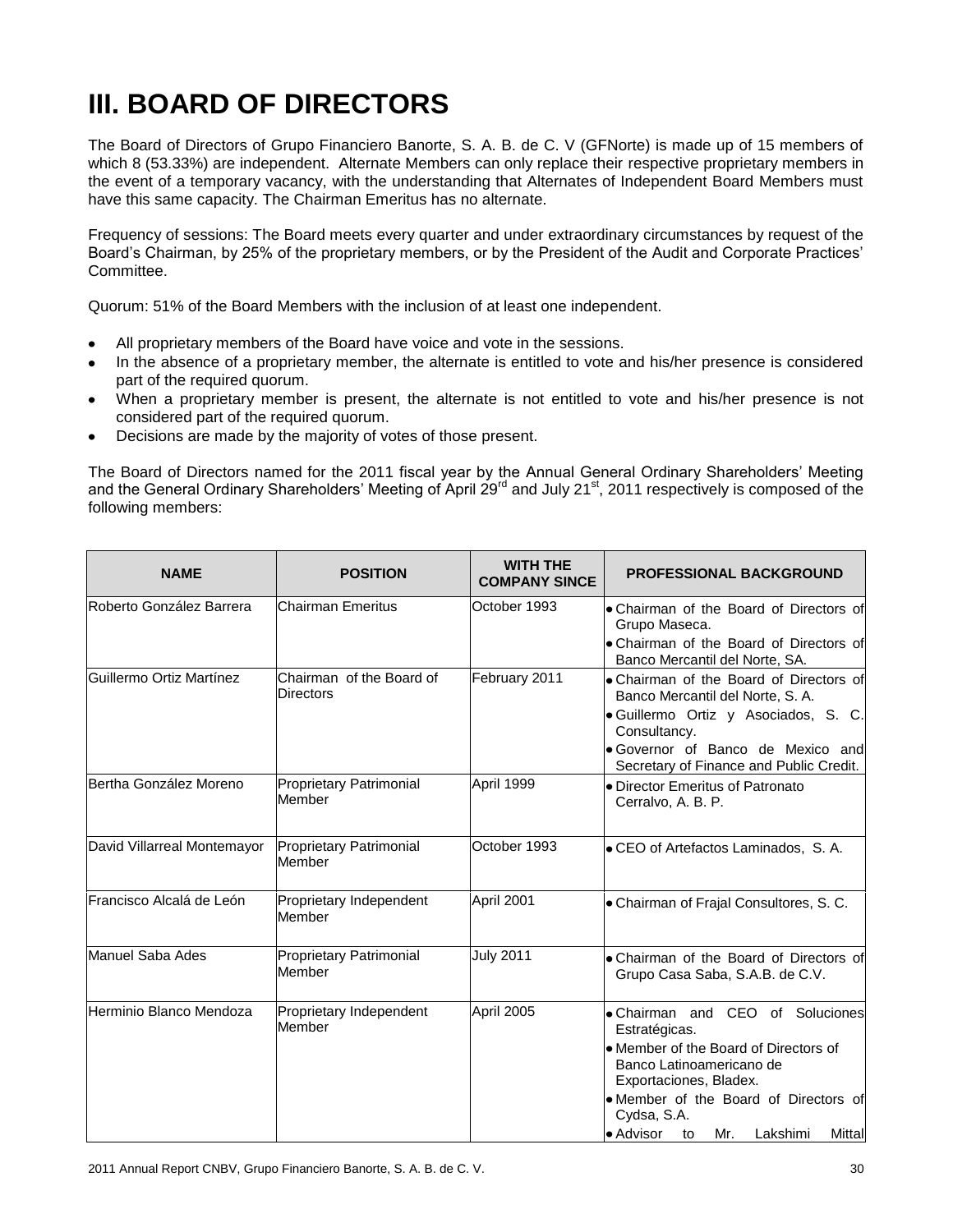| <b>NAME</b>                          | <b>POSITION</b>                                                        | <b>WITH THE</b><br><b>COMPANY SINCE</b> | <b>PROFESSIONAL BACKGROUND</b>                                                                                                                                                                                                                                                                           |
|--------------------------------------|------------------------------------------------------------------------|-----------------------------------------|----------------------------------------------------------------------------------------------------------------------------------------------------------------------------------------------------------------------------------------------------------------------------------------------------------|
|                                      |                                                                        |                                         | (Chairman of the Board of Directors and<br>CEO of Mittal Steel).<br>· Secretary of Commerce and Industrial<br>Development                                                                                                                                                                                |
| Everardo Elizondo Almaguer           | Proprietary Independent<br>Member                                      | April 2010                              | . Professor of Microeconomics of the<br>Instituto Tecnológico y de Estudios<br>Superiores de Monterrey (ITESM).<br>· Deputy Governor of Banco de Mexico.                                                                                                                                                 |
| Patricia Armendáriz                  | Proprietary Independent<br>Member                                      | April 2009                              | • CEO of Credipyme, S.A. de C.V.<br>· President of Consultoría Internacional                                                                                                                                                                                                                             |
| Armando Garza Sada                   | Proprietary Independent<br>Member                                      | <b>July 2011</b>                        | • Chairman of the Board of Directors of<br>Grupo Alfa, S.A.B. de C.V.<br>· Director of Desarrollo de Alfa, S.A.B. de<br>C.V.                                                                                                                                                                             |
| Héctor Reyes Retana                  | Proprietary Independent<br>Member                                      | <b>July 2011</b>                        | . Independent Advisor to Consupago,<br>S.A. de C.V:<br>. Independent Advisor to Banco del<br>Ahorro<br>Nacional<br>Servicios<br>V<br>Financieros, S.N.C.<br>• Advisor to Creación de Proméxico<br>· Managing Director of Banco Nacional<br>de Comercio Exterior, S.N.C. (National<br>Foreign Trade Bank) |
| Juan Carlos Braniff Hierro           | Proprietary Independent<br>Member                                      | <b>July 2011</b>                        | • Chairman<br>CEO<br>and<br>of<br>Capital<br>Inmobiliario.                                                                                                                                                                                                                                               |
| Eduardo Livas Cantú                  | Proprietary Independent<br>Member                                      | April 1999                              | · Independent Advisor.                                                                                                                                                                                                                                                                                   |
| Enrique Castillo Sánchez<br>Mejorada | <b>Proprietary Related Member</b>                                      | <b>July 2011</b>                        | . Managing Director of Wholesale Bank<br>of Banco Mercantil del Norte<br>. Managing Director of Wholesale Bank<br>of Ixe Grupo Financiero, S.A.<br>. Chairman of the Board of Directors of<br>Ixe Grupo Financiero.                                                                                      |
|                                      | Alejandro Valenzuela del Río Proprietary Related Member   October 2007 |                                         | • CEO of Grupo Financiero Banorte S. A.<br><b>B.</b> de C. V.<br>• Managing<br>Director<br>οf<br>Corporate<br>Relations of Grupo Financiero Banorte,<br>S. A. B. de C. V.<br>. Managing Director of Treasury and<br>Investor Relations of Grupo Financiero,<br>S. A. B. de C. V.                         |
| Roberto González Moreno              | Patrimonial Alternate Member April 2004                                |                                         | · President and CEO of Corporación<br>Noble, S. A. de C. V.                                                                                                                                                                                                                                              |
| Juan Antonio González<br>Moreno      | Patrimonial Alternate Member April 2004                                |                                         | • CEO of Gruma (Asia)<br>· Director of Special Projects of Mission<br>Food (Grupo Maseca).                                                                                                                                                                                                               |
| José G. Garza Montemayor             | Patrimonial Alternate Member October 1993                              |                                         | . CEO of Productos Laminados<br>de<br>Monterrey, S. A. de C.V.                                                                                                                                                                                                                                           |
| Alberto Saba Ades                    | Patrimonial Alternate Member                                           | <b>July 2011</b>                        | . Vice-president of the Board of Directors<br>of Grupo Saba, S.A.B. de C.V.<br>• CEO of Grupo Xtra, S.A. de C.V.                                                                                                                                                                                         |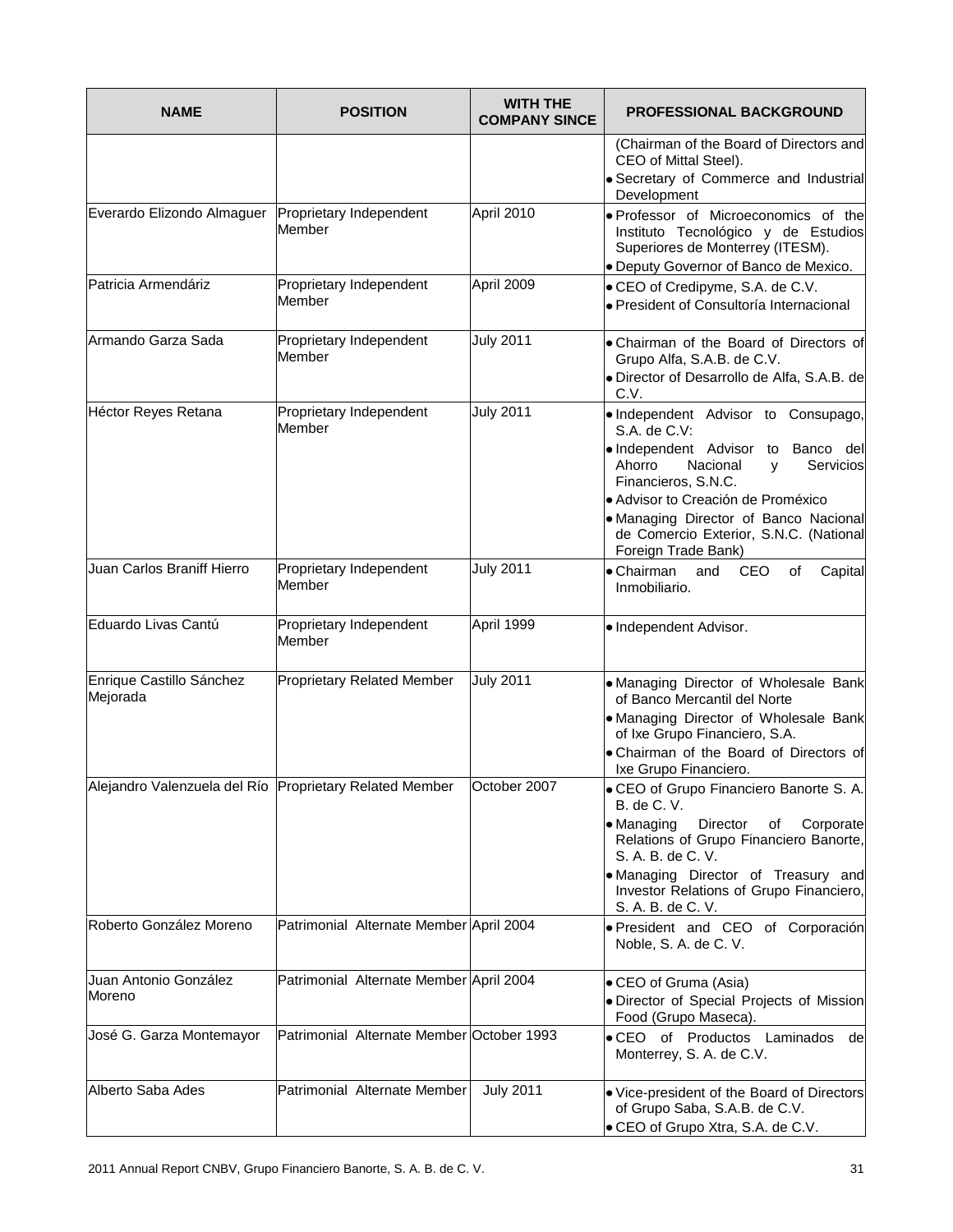| <b>NAME</b>                                         | <b>POSITION</b>                 | <b>WITH THE</b><br><b>COMPANY SINCE</b> | <b>PROFESSIONAL BACKGROUND</b>                                                                                                                                          |
|-----------------------------------------------------|---------------------------------|-----------------------------------------|-------------------------------------------------------------------------------------------------------------------------------------------------------------------------|
| Isaac Becker Kabacnik                               | Independent Alternate<br>Member | April 2002                              | · Chairman of Becker e Hijos, S.A. de<br>C.V. and of Becktel, S.A. de C.V.                                                                                              |
| Manuel Aznar Nicolin                                | Independent Alternate<br>Member | March 2007                              | . Partner at the offices of Kuri Breña,<br>Sánchez Ugarte y Aznar, S.C.                                                                                                 |
| Javier Martínez Ábrego                              | Independent Alternate<br>Member | October 1993                            | . Chairman of the Board of Directors of<br>Motocicletas y Equipos, S.A. de C.V.                                                                                         |
| Carlos Chavarría Garza                              | Independent Alternate<br>Member | April 2003                              | $\bullet$ CEO<br>of<br>Corporativo<br>de<br>Grupo<br>Transregio, S.A.                                                                                                   |
| Ramón A. Leal Chapa                                 | Independent Alternate<br>Member | <b>July 2011</b>                        | • CFO of Alfa Corporativo<br>• Planning Director of Vitro                                                                                                               |
| Julio César Méndez Rubio                            | Independent Alternate<br>Member | <b>July 2011</b>                        | · CEO of Soluciones Especializadas<br>Confianza, S.A. DE C.V., Sofom E.N.R.<br>. Deputy Managing Director of Loans of<br>Banco Nacional de Comercio Exterior            |
| Guillermo Mascareñas MIImo                          | Independent Alternate<br>Member | <b>July 2011</b>                        | • Associate Director of Alpha Patrimonial,<br>S.A. de C.V.                                                                                                              |
| Alfredo Livas Cantú                                 | Independent Alternate<br>Member | October 1993                            | · President of Praxis Financiera, S.C.                                                                                                                                  |
| Javier Molinar Horcasitas                           | <b>Related Alternate Member</b> | <b>July 2011</b>                        | • Managing Director- Integration Offices<br>of Banco Mercantil del Norte, S.A.<br>• Managing<br>Director,<br>Grupo<br>lxe<br>Financiero, S.A.<br>· CEO, Ixe Banco, S.A. |
| José Marcos Ramírez Miguel Related Alternate Member |                                 | <b>July 2011</b>                        | · Managing Director Wholesale<br><b>Bank</b><br>Banco Mercantil del Norte, S.A.<br>• Managing Director Wholesale<br><b>Bank</b><br>Grupo Financiero Santander           |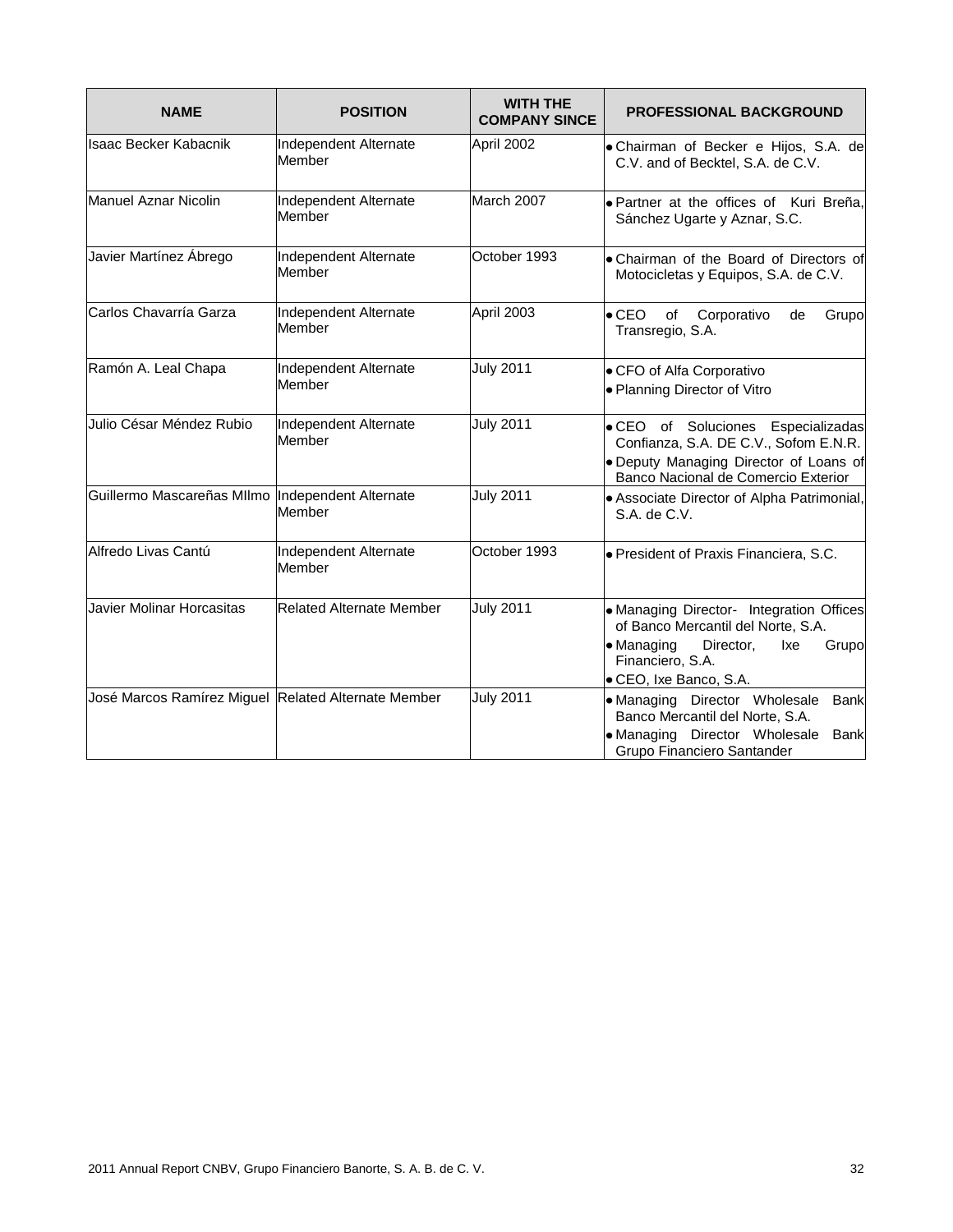## **IV. RENUMERATION AND BENEFITS**

The total amount of compensations and benefits provided in 2011 for the main officials of GFNorte was approximately Ps 220.3 million.

Compensations and benefits are as follows:

**Fixed Compensation**: Salary.

#### **Annual Bonus Plan for 2011:**

The Bonus Plan for each business area evaluates estimated profit for that particular business, as well as an evaluation of individual performance, which takes into account the achievement of each participant's goals and objectives. The bonus is also adjusted according to operational risk evaluations carried out by Internal Audit Department.

Eligible personnel of staff areas are evaluated according to the fulfillment of the estimated profit for the Group, as well as their individual performance based on the achievement of each candidate's goals and objectives.

For executive personnel (Underdirector and Manger levels) of business areas, full compliance with the annual bonus objective is equivalent to 5.2 months' salary, while for eligible staff personnel (Underdirector and Manger levels) it is 4.4 months' salary. For executive personnel of business areas (Director Level) full compliance with the annual bonus objective is equivalent to 5.8 months' salary, while for eligible staff personnel (Director Level) it is the equivalent to 4.7 months' salary.

**Banorte's Long Term Incentive Plans:**

Stock Options:

The long term outline for incentives consists of assigning to Directors designated by the Compensation Committee, a stock options package through a trust with a vesting period of 3 years. Participants will be entitled to exercise one third of the package each year; purchasing the shares at the price with which they were originally acquired by the trust and their right to acquire those shares expires after 6 years.

The gains for the executive will be the difference between the strike price, the price originally determined by the trust, and the share's exercise price at the time they exercise their rights.

The share plans currently in effect are those dated September 2007.

Restricted Stock:

The long term outline for incentives under this heading consists of assigning to Directors designated by the Compensation Committee, a stock package through a trust with a vesting period of 2 or 3 years, depending on the agreement at the time the stock is assigned. Participants will be entitled to exercise a portion of the package each year (equal portions for each year); receiving a bonus to purchase the shares at the price with which they were originally acquired by the trust. These contracts are celebrated on established dates as they are only effective for the same 2 or 3 years corresponding to the assignment instructions.

The share plans currently in effect are those dated July 2009.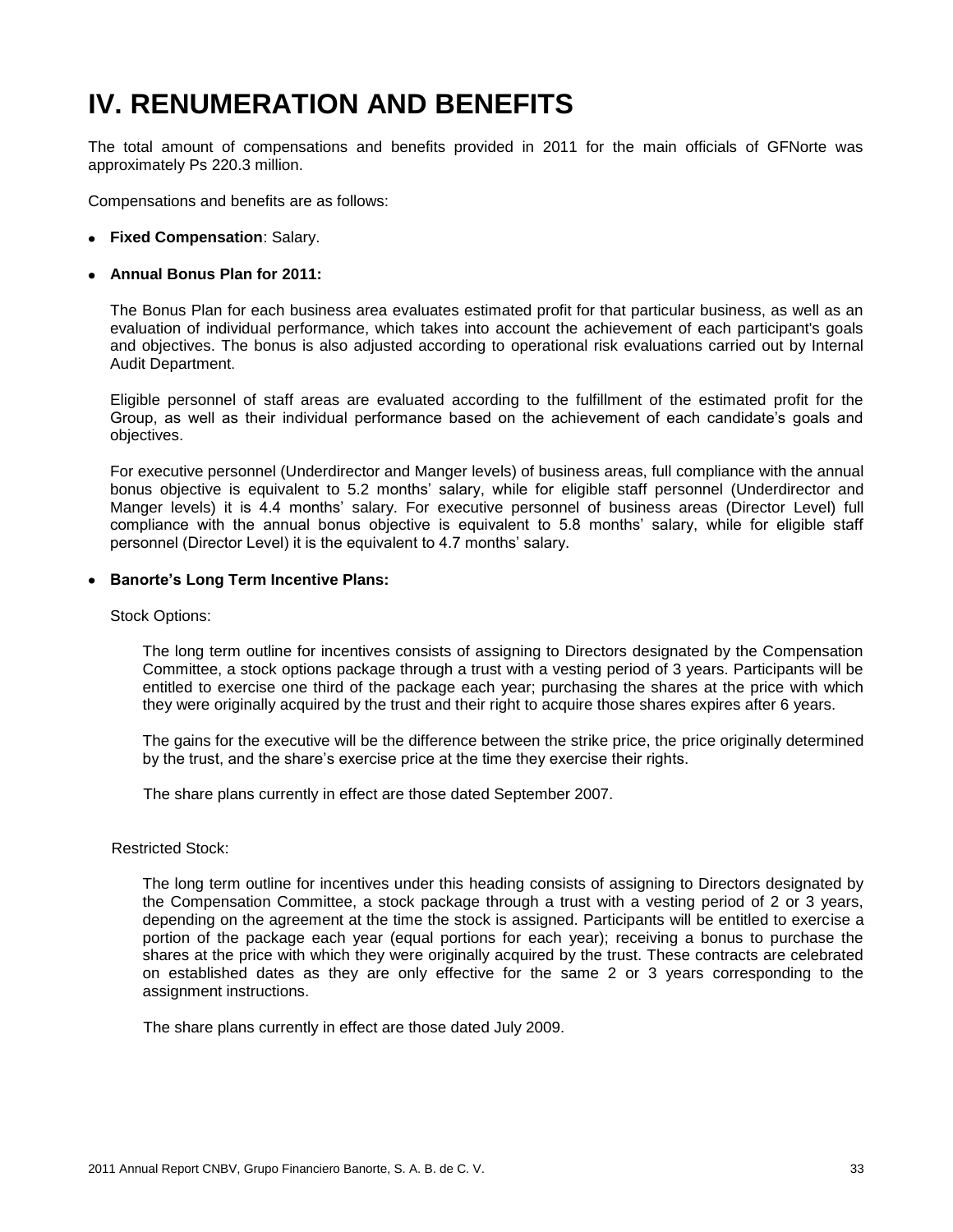#### **FOR BANORTE:**

- **Vacations:** From 10 to 30 working days depending on the number of years of service.
- **Legally Mandated Christmas Bonus:** Equivalent to 42 days of salary.
- **Savings Fund:** The Corporation matches the amount of the employee's contribution, up to a maximum of 13% of their monthly salary with the legal limits in accordance to those established in the Income Tax Law.
- **Medical Service:** Banorte provides medical services through renowned specialized institutions, obtaining efficiency in cost and service.
- **Life Insurance:** In the event of death or total incapacity, a life insurance policy provides a sum of up to 36 months' salary. In the event of an accidental death, the compensation would be double, with prior verification by the insurance company.
- **Pension and Retirement:** The institution has two types of plans: one with defined benefits (Traditional and Special), and a second with defined contribution (Ensure Your Future).

Ensure Your Future: was established on January 1<sup>st</sup>, 2001. This is a defined contribution plan, whereby a percentage of individual contributions by the employee and GFNorte is deposited in a fund for withdrawal by that employee upon termination of their labor relationship. This plan has an "initial individual contribution" (only for employees hired prior to January 1<sup>st</sup>, 2001) that are pension benefits for past services accumulated to date. The maximum monthly contribution is 10% of the gross nominal wage (5% employee and 5% company).

#### **FOR IXE**

- **Vacations:** 12 working days in the first 4 years, as of the 5th year the LFT (Ley Federal del Trabajo or Federal Labor Law) table applies.
- **Legally Mandated Christmas Bonus:** Equivalent to 30 days of salary
- **Savings Fund:** The Corporation matches the amount of the employee's contribution, up to a maximum of 13% of their monthly salary with the legal limits in accordance to those established in the Income Tax Law.
- **Medical Service:** IXE provides medical coverage through the administration of a major medical expenses insurance policy.
- **Life Insurance:** In the event of death or total incapacity, a life insurance policy provides an amount of up to 37 months' salary. In the event of an accidental death, the compensation would be double, with prior verification by the insurance company.
- **Pension and Retirement:** The institution has its own defined retirement contribution plan (Ixe Construye).

**Ixe Construye:** is a defined contribution plan, whereby a percentage of individual contributions made by the employee and IXE is deposited into a fund for withdrawal by that employee upon termination of their labor relationship. This plan has an "initial individual contribution" that are pension benefits for past services accumulated to date. The maximum monthly contribution is 10.33% of the gross nominal wage (5% employee and 5.33% company).

The total amount accumulated by GFNorte, for pensions, retirement or similar plans for their main officers is Ps \$48.7 million.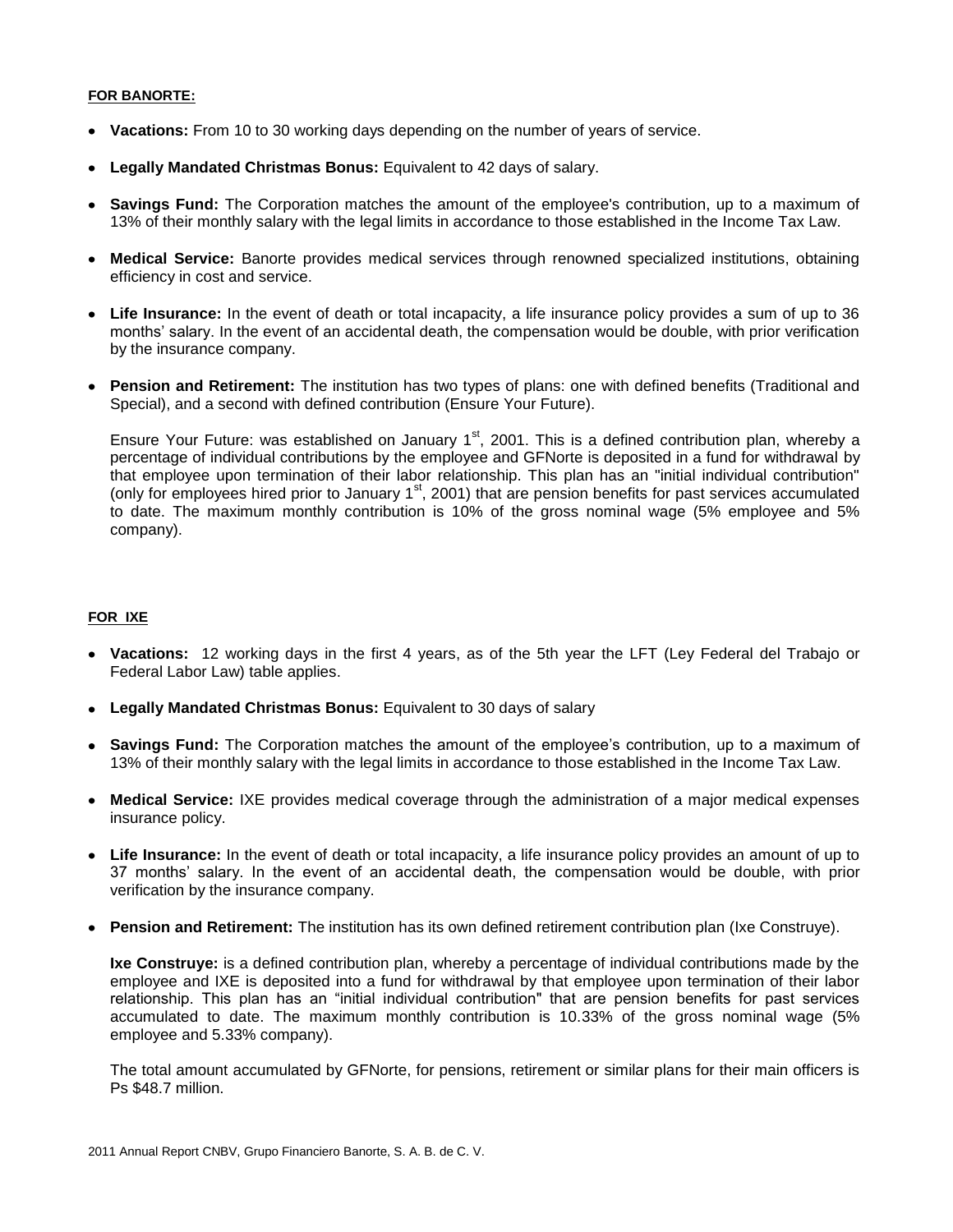### **V. RESPONSIBLE OFFICERS**

The undersigned hereby declare that within the scope of our respective functions, we have truthfully prepared the information contained in this annual report related to Grupo Financiero Banorte, which to the best of our knowledge and understanding reasonably reflects the situation.

> Dr. Alejandro Valenzuela del Río Chief Executive Officer of Grupo Financiero Banorte, S. A. B. de C. V.

> > Ing. Rafael Arana de la Garza Chief Financial Officer

Lic. Jorge Eduardo Vega Camargo Managing Director of Comptrollership

Lic. Benjamín Vidargas Rojas Managing Director of Internal Audit

C. P. C. Nora Elia Cantu Suarez Executive Director Accounting and Fiscal